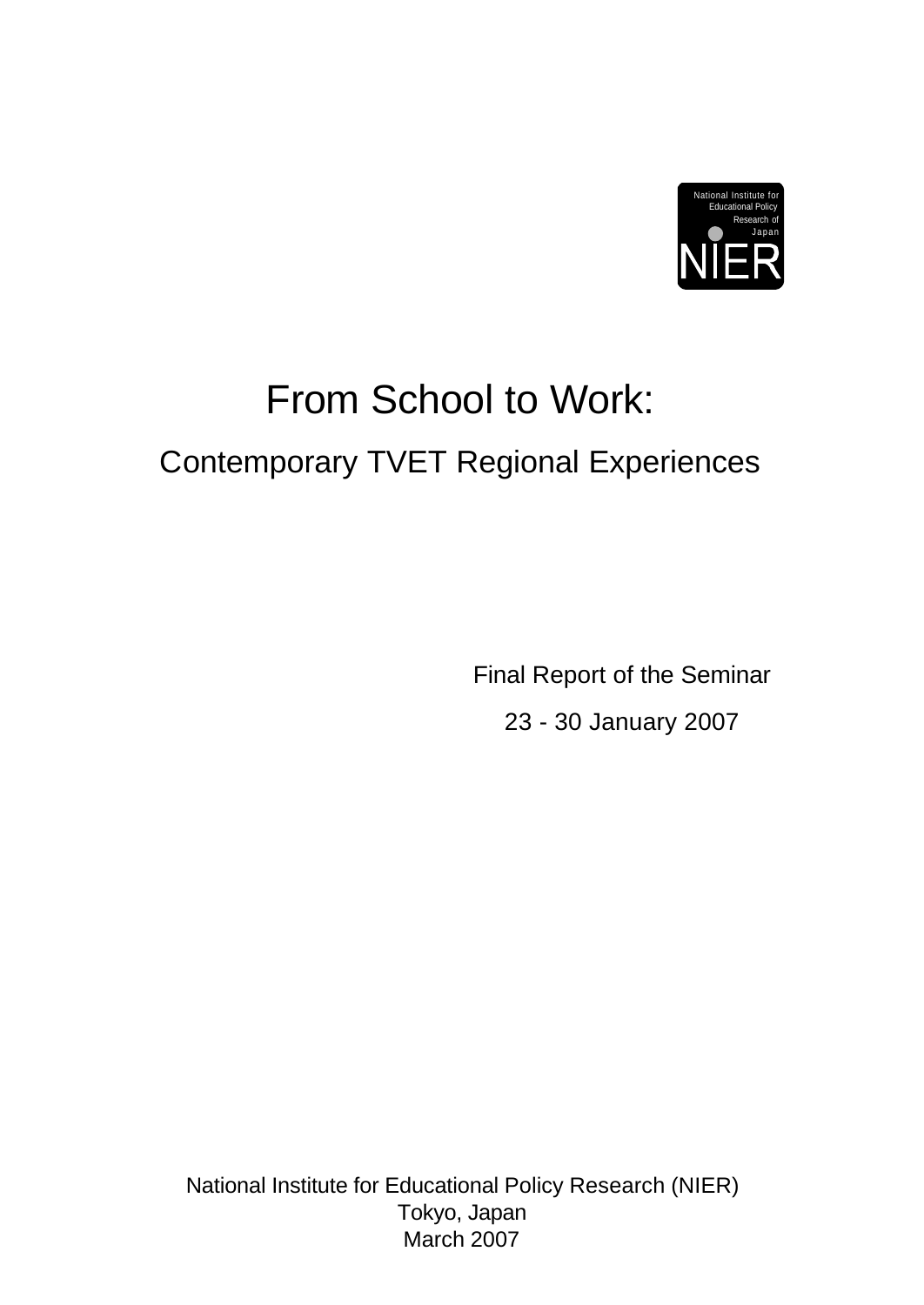## © NIER 2007

*Published by*

*the Department for International Research and Co-operation National Institute for Educational Policy Research (NIER) 6-5-22 Shimomeguro, Meguro-Ku, Tokyo 153-8681, Japan E-mail: kokusai@nier.go.jp Tel: +81 (Japan) 3 (Tokyo) 5721-5150 Fax: +81 (Japan) 3 (Tokyo) 5721-5517*

RW/HM/2007/300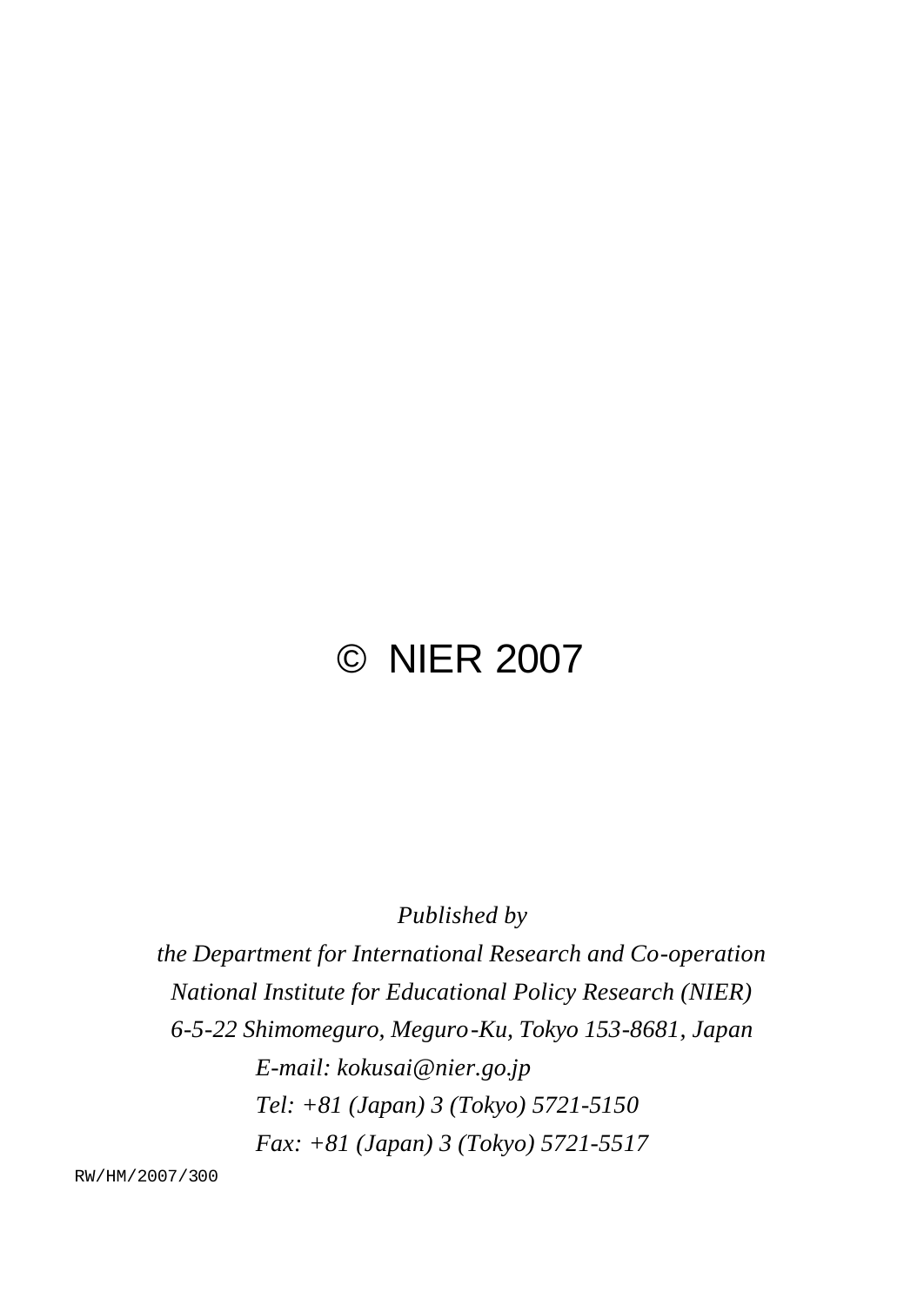### **CONTENTS**

| Chapter 2: Presentation, Discussion and Reflection 8 |  |
|------------------------------------------------------|--|
| Chapter 3: Conclusions and Recommendations 18        |  |
|                                                      |  |
| Annex 2: Agenda and Schedule of Work (CD-ROM)  33    |  |
| Annex 3: Country Papers (CD-ROM)  37                 |  |
|                                                      |  |
|                                                      |  |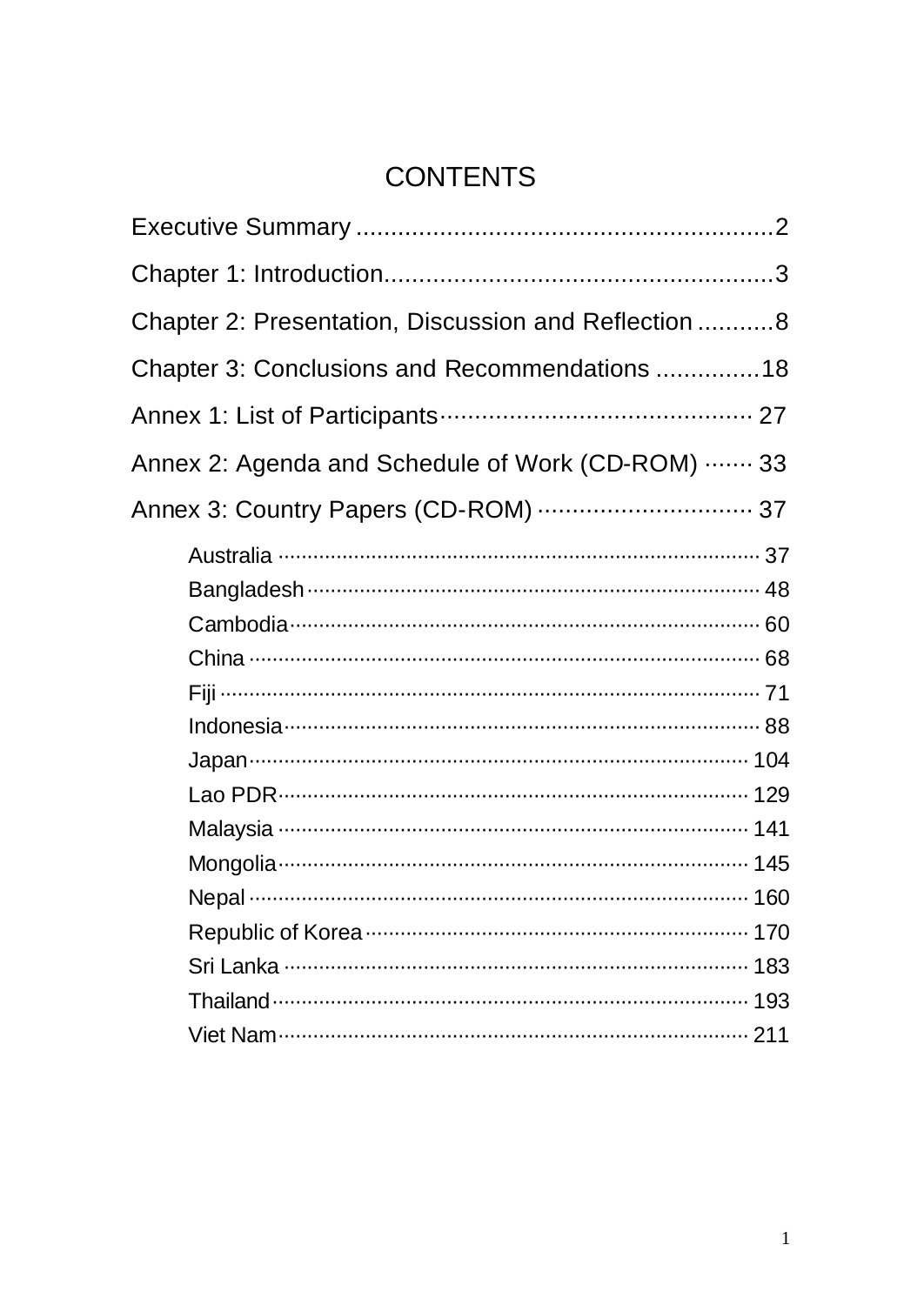### Executive Summary

The seminar on Technical and Vocational Education and Training "From School to Work: Contemporary Regional Experiences" was convened by the National Institute for Educational Policy Research (NIER) of Japan from 23 – 30 January 2007 in Tokyo. This seminar was co-organised with the UNESCO-UNEVOC International Centre for Technical and Vocational Education and Training (UNESCO-UNEVOC), involving members of the Centre's international network of TVET institutions – the so-called UNEVOC Network. The meeting focussed primarily on TVET as a means to preparing school leavers for the world of work and on policies and strategies supporting young people through the actual transition process.

In line with mandates of NIER and UNESCO-UNEVOC to provide platforms for an international exchange of information and good practice, the seminar served to increase the understanding of contemporary regional experiences of transition to work issues in the Asia-Pacific region. It was attended by thirteen representatives of UNEVOC Network member institutions (UNEVOC Centres) from the Asia-Pacific region: Bangladesh, Cambodia, The People's Republic of China, Indonesia, Japan, Lao PDR, Malaysia, Mongolia, Nepal, Republic of Korea, Sri Lanka, Thailand and Vietnam. In addition, NIER had invited two resource persons to give presentations on key issues related to school-to-work in Australia and in the Pacific Island States.

Several country case studies on school-to-work transition were presented, different approaches and strategies were discussed, and common concerns and issues related to school-to-work transition were identified during the seminar. Based on these key issues and as an outcome of intensive group work, the participants formulated a set of recommendations for a regional strategy on the improvement of TVET.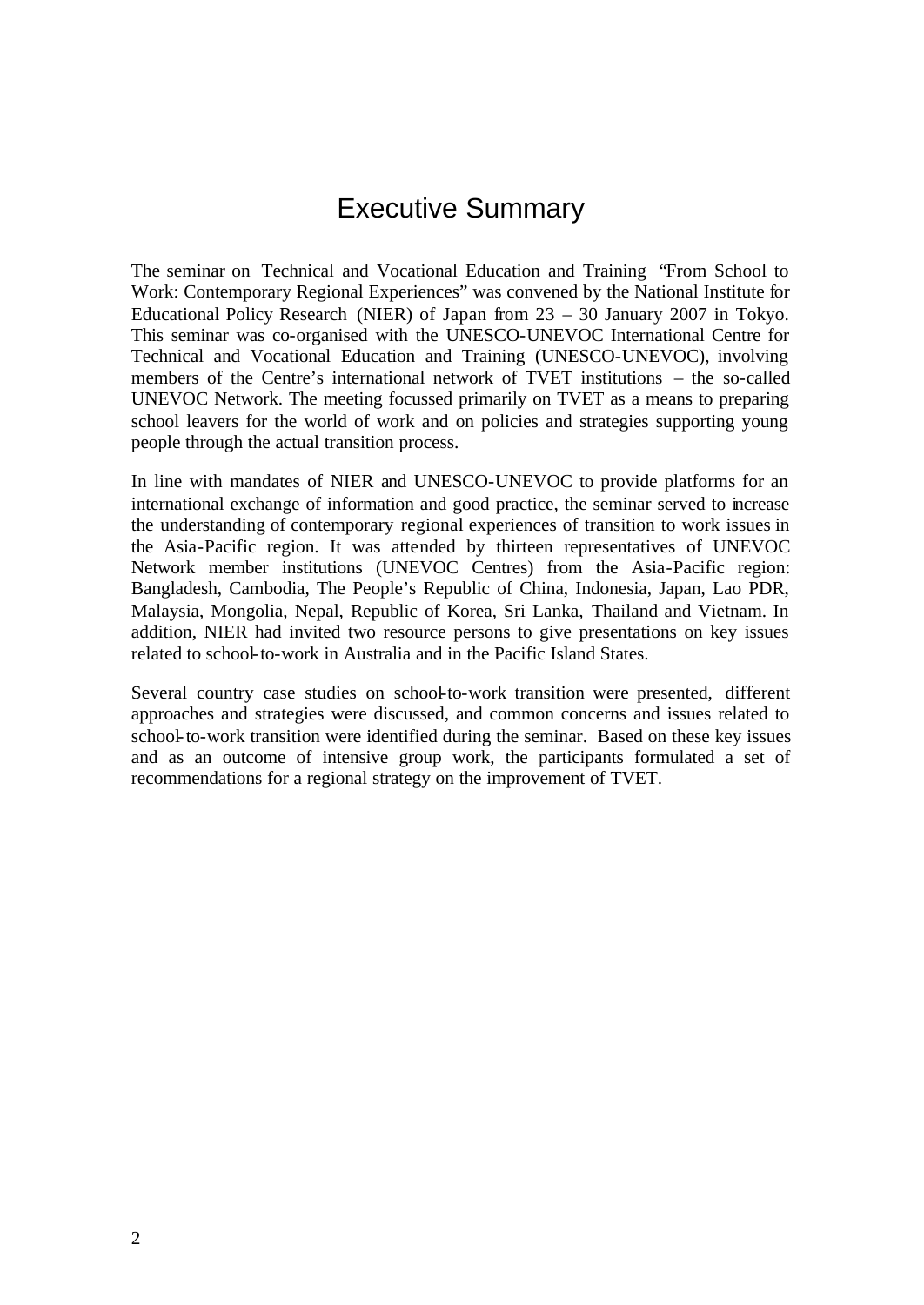### Chapter 1: Introduction

### **1.1 Background**

The assimilation of youth and young adults into the world of work has become an important policy issue for the majority of countries. Worldwide, changes in the nature of work and employment have weakened the prospects of long-term and secure jobs, even for the most educated young people. A high level of youth unemployment has become a global phenomenon, but it is especially prominent in the Asia-Pacific region.<sup>1</sup> This region is home to over 45 percent of the world's young people without work (in 2005, 39.2 million young people were unemployed). Young people are three times more likely to be unemployed than adults, especially young women are affected.<sup>2</sup>

In past generations the options facing young people finishing their schooling were narrow and clear cut. These days, particularly in the developed world, transitions from full time education to full time work are no longer simple. A variety of post-secondary educational options, either within TVET (Technical and Vocational Education and Training) or higher education, and flexible part-time work form the basis of what may be quite a sustained period of transition for many young people.

School-to-work transition is a broad term, and gained currency during the 1990's with a widespread renewed emphasis on labour market and educational reforms. The term covers areas such as:

- preparing school leavers for the world of work;
- supporting young people through the actual transition process; and
- strategies to increase labour market outcomes in initial employment opportunities.

In the growing recognition of the transition, particularly in the Asia-Pacific region, NIER has decided to organise a regional seminar in collaboration with the UNESCO International Centre for Technical and Vocational Education and Training (UNESCO-UNEVOC). The seminar focussed primarily on the first two stages of the abovementioned areas, in line with the educational mandate of the two organisations.

A number of issues come into play, and were explored throughout the seminar. As well as obvious structural requirements such as a healthy economy and labour market, appropriate policies and strategies which support young people in the transition from school to working life have an important role. These may include effective guidance and information systems, flexible pathways between school and further study and work,

l

 $<sup>1</sup>$  The transition of youth from school to work: Issues and policies. UNESCO-IIEP, 2000</sup>

<sup>&</sup>lt;sup>2</sup> ILO Facts on Youth Employment,  $14<sup>th</sup>$  Asian Regional Meeting, 2006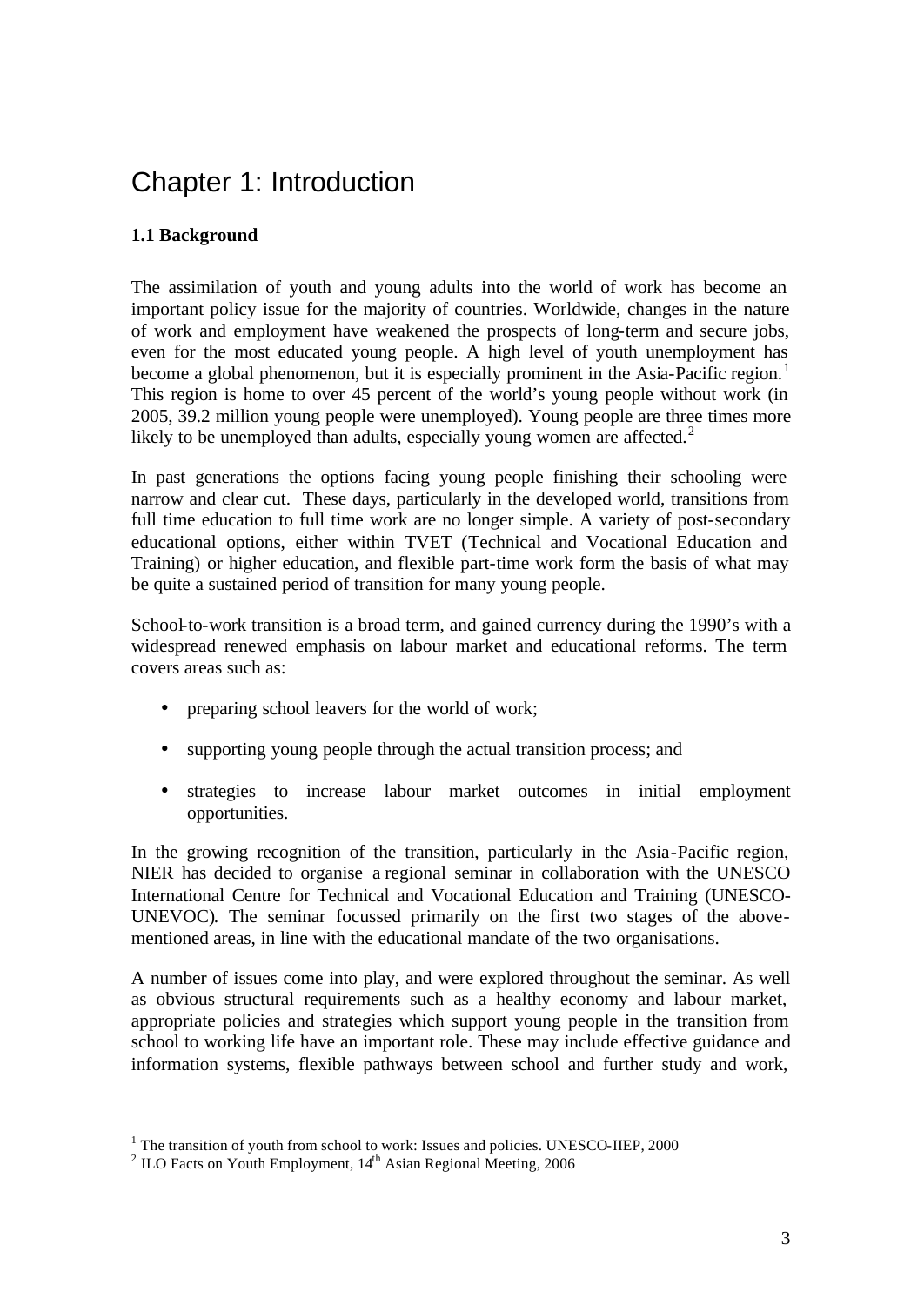support processes for young people, and special assistance for young people with special needs.

The Organisation for Economic Cooperation and Development (OECD) undertook an extensive study of school-to-work transition across a number of OECD countries between 1996 and 1999, supplemented by meetings and seminars, and published the results in a number of country reports and thematic reviews. The body of work produced by the OECD describes the general context of youth transitions and sets out key policy concerns and prospects particularly relevant to developed countries. It also identified six key features of effective transition systems: a healthy economy, well organised education and training pathways, widespread opportunities to combine workplace experience with education, tightly knit safety nets for those at risk, good information and guidance, and effective institutions and processes.<sup>3</sup>

For countries in transition, and for developing countries, the issue of school to work transition has received much less attention, even though these societies experience the strongest growth in the youth cohort. And for many young people in developing countries, the transition from school to work comes at a relatively early age. The experiences relevant to developing countries and countries in transition in the Asia-Pacific region were explored during the seminar.

#### **1.2 Focus and Objectives of the Seminar**

This seminar sought to bring together the best current information on school to work transition in the Asia-Pacific region. It also aimed to build bridges, and to encourage meaningful dialogue between researchers, policy managers and practitioners in the field, and through this modality, promote improved policy outcomes in the region. The seminar topic forms part of the ongoing focus of NIER and UNESCO-UNEVOC on promoting relevant, quality outcomes from education and training for young people.

This regional seminar aimed to address the following key questions:

- How has young people's transition to work been affected by global trends over the past decade?
- Which features of successful transition policies are most important in particular national settings within the Asia-Pacific region?
- What lessons can be learned, and replicated, from national and regional experiences?

l

<sup>&</sup>lt;sup>3</sup> "From initial education to working life: making transition work" by M. Durand-Dourand & Richard Sweet (OECD), in: The transition of youth from school to work: Issues and policies. UNESCO-IIEP, 2000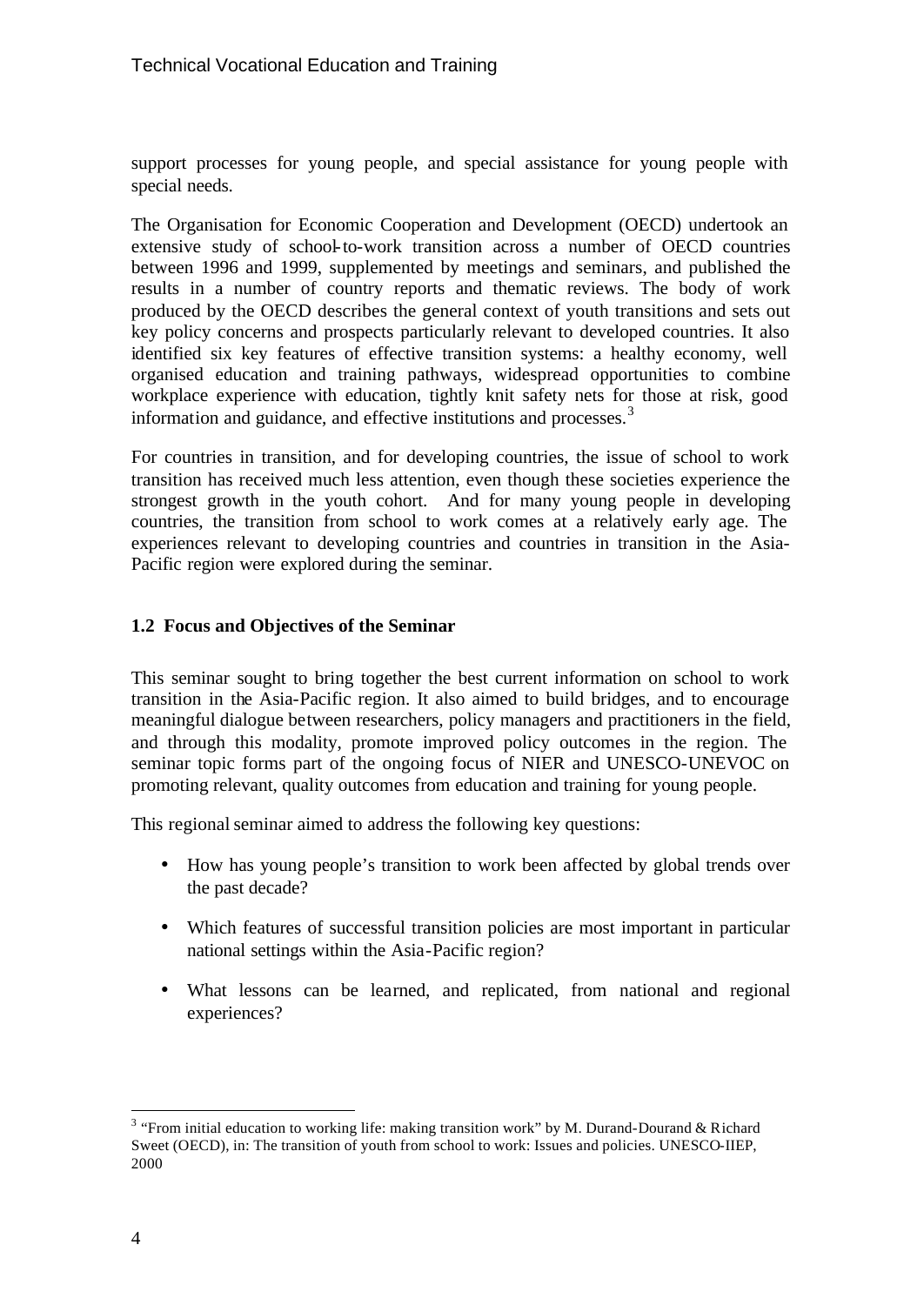The following outcomes were achieved:

- Increased understanding of contemporary regional experiences of transition to work issues, with particular reference to the Asia-Pacific region;
- Increased mutual understanding of the issues from the perspectives of researchers, policy managers and practitioners;
- Strengthened base for regional sharing of information and action on the issues; and;
- A set of recommendations for a regional strategy on TVET.

#### **1.3 Participants**

There were thirteen participants in this seminar from Bangladesh, Cambodia, the People's Republic of China, Indonesia, Japan, Lao PDR, Malaysia, Mongolia, Nepal, Republic of Korea, Sri Lanka, Thailand and Viet Nam. The participants were invited in their role as representatives of their national UNEVOC Centres. In addition, there were two resource persons from Australia and Fiji. The UNESCO-UNEVOC International Centre for Technical and Vocational Education and Training, as the organising partner of this seminar, was represented by its Director and a Programme Specialist. Furthermore, a Programme Officer from the UNESCO Regional Bureau for Education in Asia and the Pacific attended the seminar. NIER staff served as observers and members of the secretariat. The list of participants is attached as Annex 1.

#### **1.4 Preparatory work by the participants**

Participants from each country were requested to prepare short reports on key issues related to the role of technical and vocational education and training in the facilitation of school-to-work transition in their countries. The full text of these country reports can be found in this report in Annex 3.

#### **1.5 Organisation of the seminar**

The seminar was organised in a way to ensure maximum participation and interaction between the participants in order to allow for an exchange of experiences and lessons learnt with regard to different approaches to school to work transition in the various countries. The country cases prepared by each participant were presented in roundtablestyle sessions followed by questions and answers. Overarching current trends and concerns were elaborated upon in a number of key presentations delivered by the resource persons and experts from UNESCO. Specific questions of relevance to all countries were examined in several working group sessions. The agenda of the seminar is in Annex 2.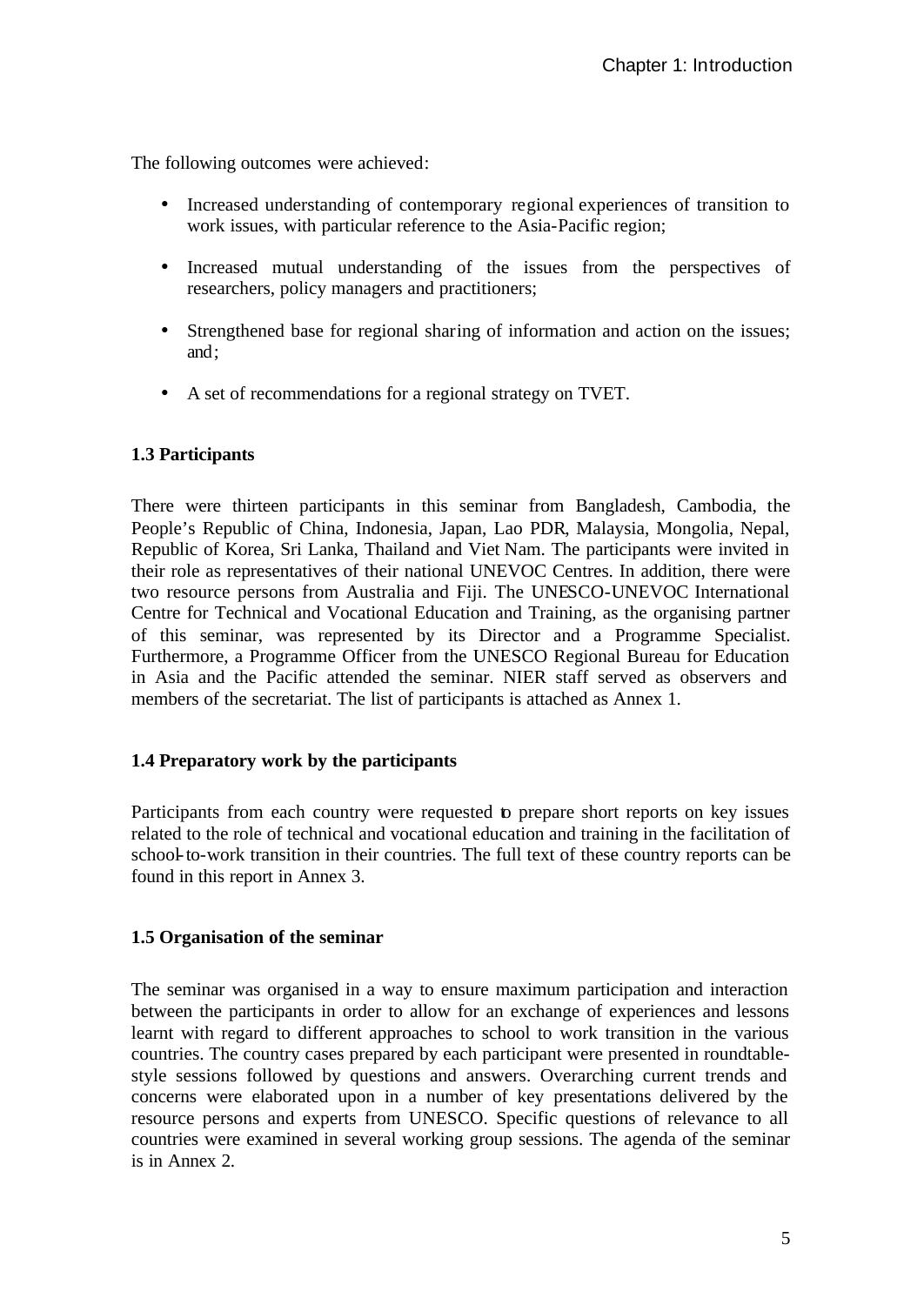#### *Inaugural Session*

The session was chaired by Ryo Watanabe, Director, Department for International Research and Cooperation of NIER. The opening address was given by Shigenori Yano, Director-General of NIER. He warmly welcomed the participants and expressed his thanks to the Japanese Ministry of Education, Culture, Sports, Science and Technology (MEXT) for their continuing support to the work of NIER, and also to UNESCO-UNEVOC for the cooperation in the organisation of this seminar. Shigenori Yano briefly elaborated on the longstanding special role of NIER as a platform that facilitates dialogue between researchers, policy makers and practitioners on different aspects of education, not only from within Japan, but also from other countries in the Asia-Pacific region.

The opening address was followed by the welcoming words of Kenji Seyama, Secretary-General of the Japanese National Commission for UNESCO, and Director-General for International Affairs of the MEXT. The topic of school-to-work transition has recently been recognised as crucial by the Ministry, and an action plan for careeroriented education programmes has been developed. In the light of the growing problem of youth unemployment in Japan, Kenji Seyama congratulated the organisers on the timeliness of the seminar, and expressed his appreciation for the efforts of NIER to broaden the discussion beyond the boarders of Japan by inviting the views and experiences from other countries in the Asia-Pacific region.

Rupert Maclean, Director of the UNESCO-UNEVOC International Centre for Technical and Vocational Education and Training, followed Kenji Seyama in congratulating on the positive impact that NIER had on education in Asia and beyond. He stressed the importance of TVET in facilitating the transition from school to work and improving the employability of youth. He made further reference to the significance of relevant and good quality TVET in achieving the global goals set by broader international frameworks such as Education for All and the UN Decade for Education for Sustainable Development.

#### *Election of office bearers*

The participants unanimously elected the following as the steering committee for the seminar:

Chairperson: Annette Gough, *Australia*

Vice-Chair: Huang Chunlin, *China*

Rapporteur-General: Epeli Tokai, *Fiji*

The following participants volunteered as facilitators for the country case roundtables:

Dhruba Dhungel, *Nepal*

Geethasena Hewa Katupothage, *Sri Lanka*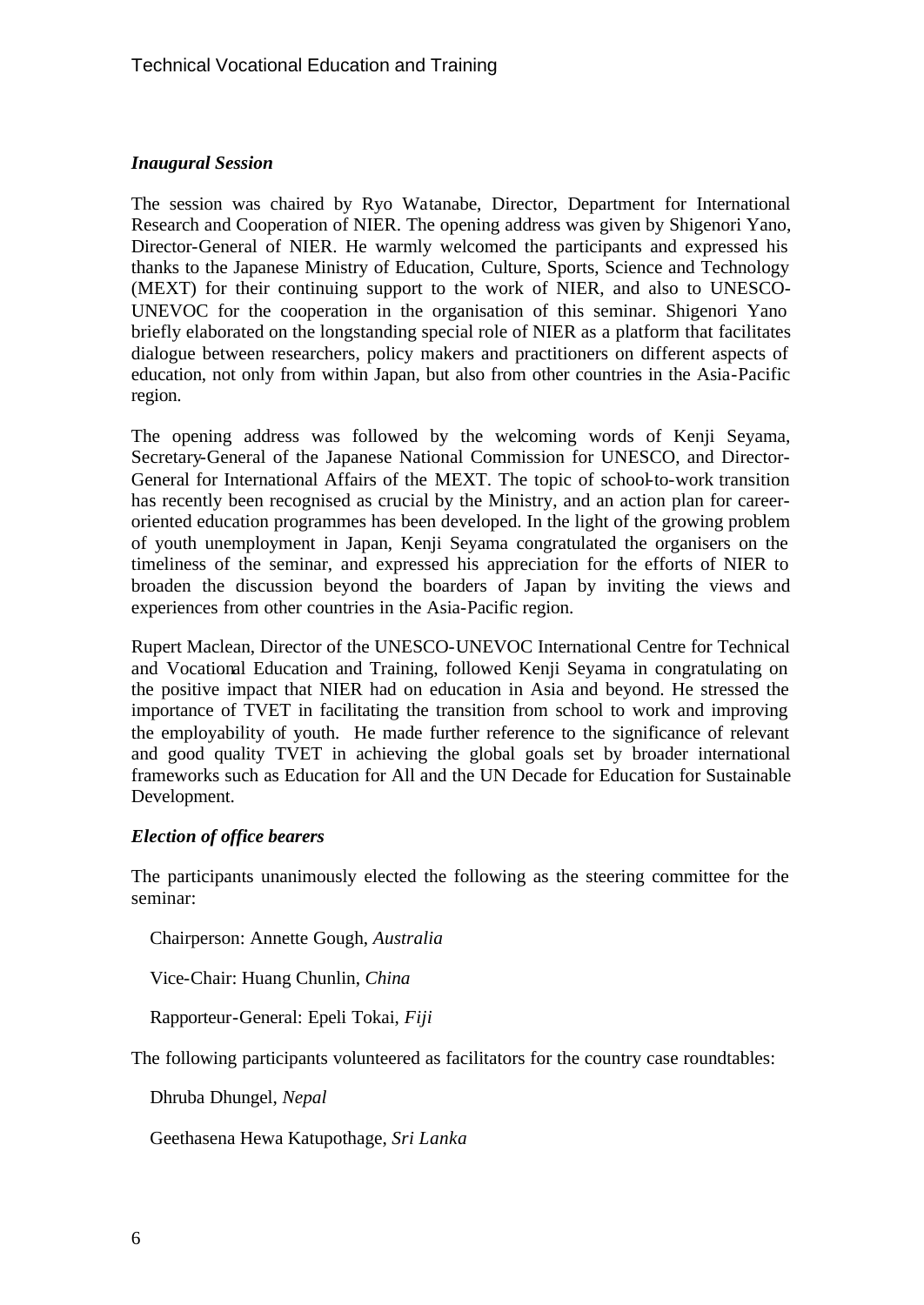Nordin Mahmud, *Malaysia*

Bujinlkham Duger, *Mongolia*

Idris Ali, *Bangladesh*

#### *Country case roundtables*

In these roundtable sessions, each participant had the opportunity not only to present on issues related to TVET and school-to-work transition in their own country, but also to engage in discussions with the other participants in the time set aside for questions and answers.

#### *Key presentations*

NIER had invited two resource persons to give presentations on key issues related to school-to-work in Australia and in the Pacific Island States. In addition, there were presentations by UNESCO experts on global and regional trends, concerns and strategies.

#### *Group work*

On several occasions the participants split up into smaller groups in order to discuss more in-depth the following overarching questions and tasks:

- How has young people's transition to work been affected by global trends over the past decade?
- Which features of successful transition policies are most important to particular settings?
- What lessons can be learned from national and regional experiences?
- Setting up a regional strategy.

#### *Closing session*

The seminar outcomes were discussed and synthesised on Monday, 29 January 2007. Based on this, the report drafting team prepared a draft report, containing the key issues and general recommendations. The draft report was presented to the participants during the closing on Tuesday, 30 January 2007. After review and discussion, the report was adopted by the participants.

The seminar ended with remarks from NIER and UNESCO-UNEVOC, and a vote of thanks from a representative of the participating countries.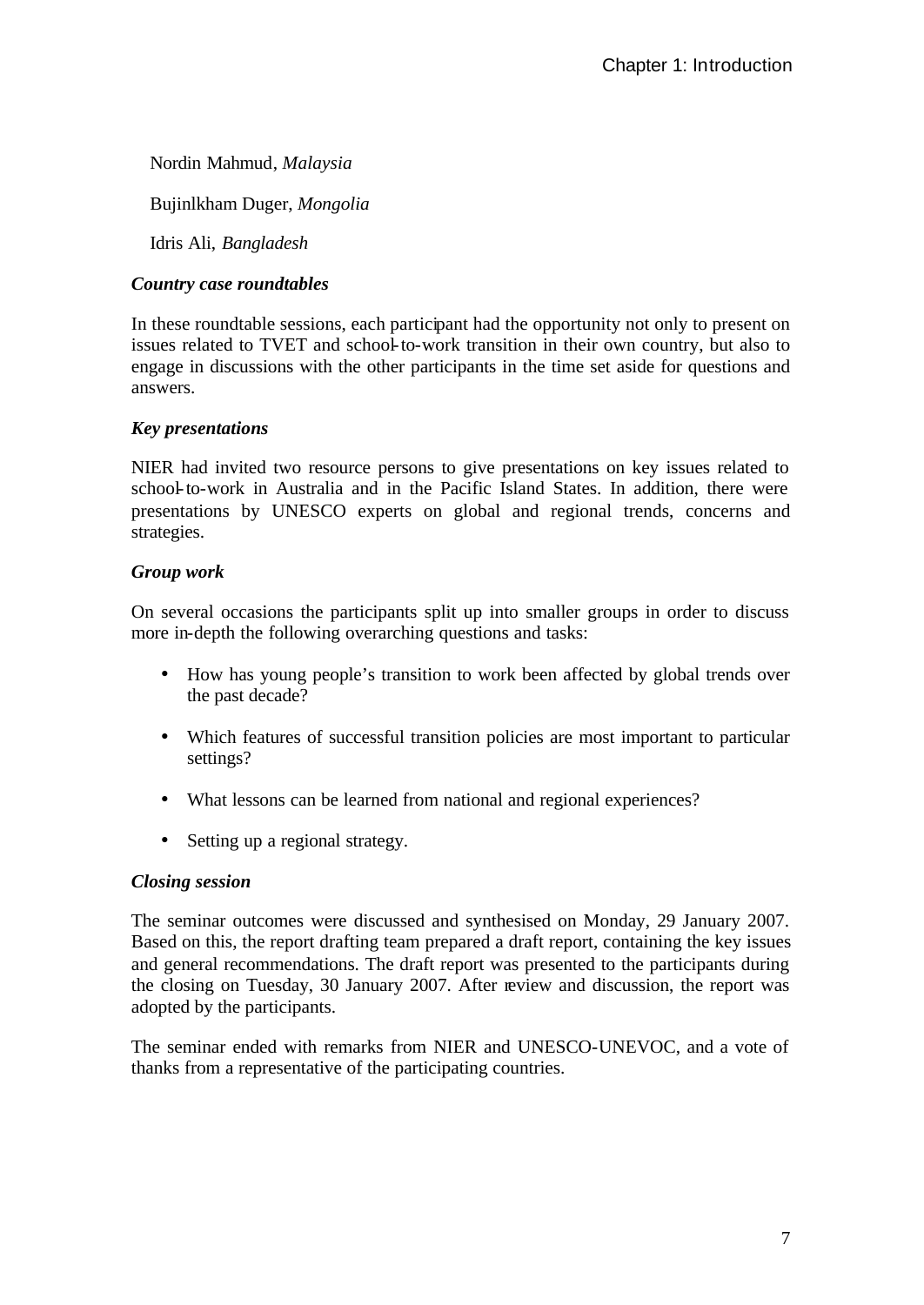### Chapter 2: Presentation, Discussion and Reflection

#### **2.1 Key presentations**

#### **"International overview of current issues and concerns regarding TVET"**

#### *Rupert Maclean (UNESCO-UNEVOC)*

In his introductory presentation, Rupert Maclean, Director of UNESCO-UNEVOC, gave an overview of current issues and concerns rega rding TVET. He elaborated on the question "Why is TVET for All so important", especially in the context of reaching the goals set in international frameworks such as Education for All, the Millennium Development Goals, the UN Decade for Education for Sustainable Development and the UN Literacy Decade. Work is a central feature of most people's lives, and having access to decent work and being able to generate a decent income is an important step towards achieving economic and social development, both for the individual and the society as a whole. Since about 80 percent of jobs world-wide require technical and vocational skills, TVET is a direct means for people to acquire these skills and to gain access to employment. But in order to fully develop the potential of TVET, a number of issues have to be addressed such as the financing of TVET, training of trainers, harnessing ICTs and TVET, access to TVET, especially for marginalised groups, and quality and relevance of TVET, etc. UNESCO, with UNESCO-UNEVOC as its specialised centre, is working with Member States in addressing these issues, with a special focus on the needs of developing countries, countries in transition, and those in a post-conflict situation.

#### **"Pathways and transitions from school to work: Australian experiences"**

#### *Annette Gough (Royal Melbourne Institute of Technology)*

To build up a highly skilled workforce for achieving economic growth, increasing international competitiveness and to develop and strengthen Australia's capacity to effectively operate in the global knowledge-based economy, Australia has put into place a number of policies with regard to education and training for the world of work. A major focus of these policies has been on the creation of flexible pathways between education, training and paid employment, as well as on the identification of key employability skills in cooperation with the private sector. Under these policies, several initiatives were designed to address skill shortages, to encourage young people to stay in school longer, to acquire employability skills and to gain employment experiences, and to see vocational education and training and other options as viable post-school pathways between school and work as well as between school and university. This presentation examined a range of these initiatives, with a focus on Victoria, and also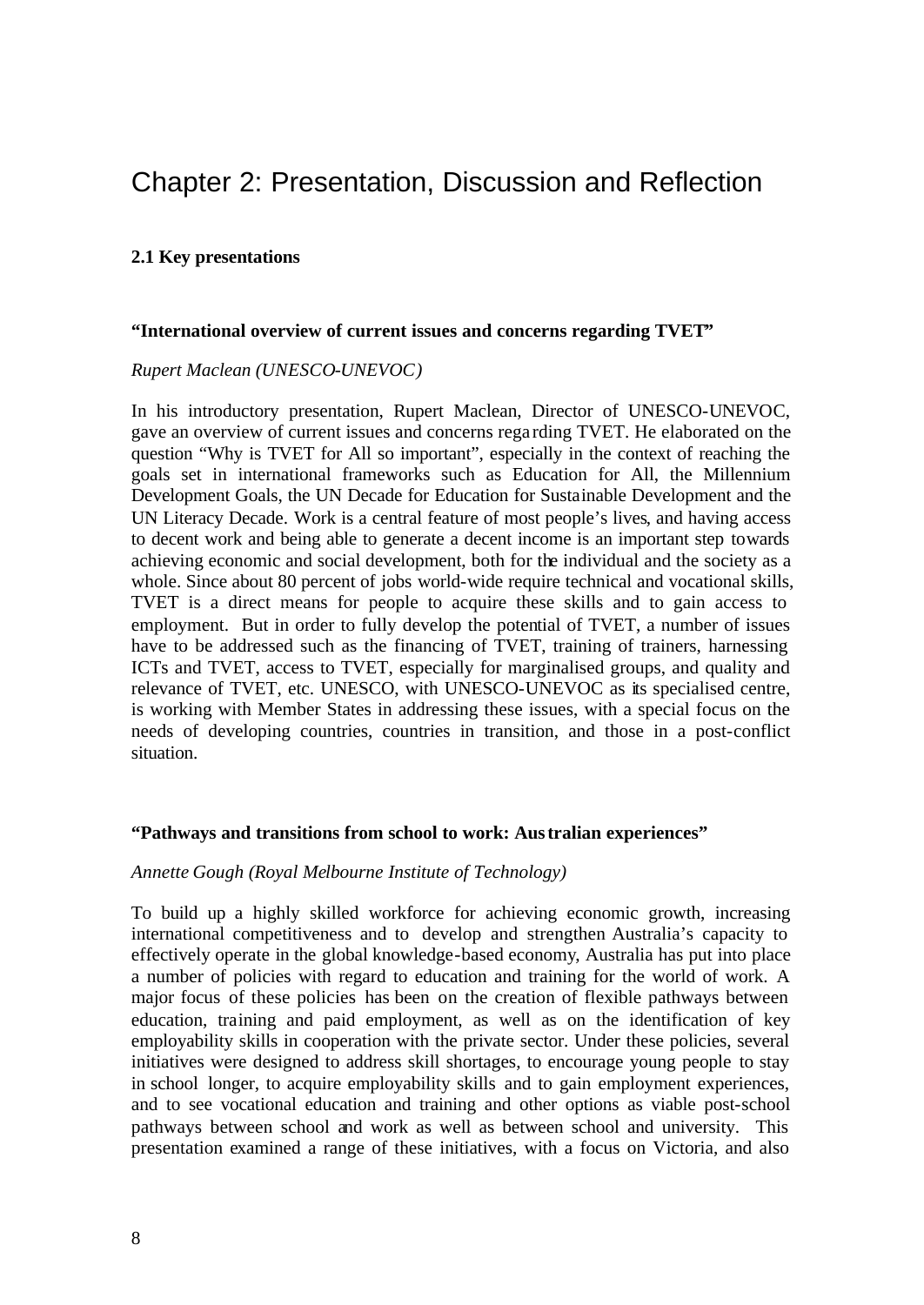looked in more detail at the Longitudinal Study of Australian Youth (LSAY) which aims to help understand the transitions between education, training and work through longitudinal surveys of cohorts of young people.

It can be said that the support structures and initiatives available to learners in Australia have improved and increased during the past ten years. However, it is clear that the nature of both students and the workforce keeps changing. Training and education needs to remain adaptable to these changes, and should become part of the culture of the workplace as well as an expected outcome of formal schooling as students make the transition from school to the world of work.

#### **"School to work transitions – Issues and concerns from the Pacific Island States"**

#### *Epeli Tokai (University of the South Pacific)*

Traditionally secondary education in the Pacific region has been largely academic in orientation catering only for students who aspire for white-collar jobs or providing students with skills and understanding for further academic studies at universities. As a result more and more students are being pushed out of the school system without acquiring relevant knowledge and skills for paid employment and also for selfsufficiency, self reliance and self-employment. This has contributed significantly to the high number of unemployment amongst youth and young adults in the Pacific. Numerous studies reveal that, upon high school graduation, many students who are not college-bound are neither prepared for nor connected to employment opportunities. The effective preparation of students for life and work is beginning to receive more attention now than before. School-to-work transition initiatives offer a promising approach to this issue and require major school restructuring including the need to build genuine partnerships between the Ministries of Education, industries, parents and training institutions. It will also require a major shift in government policies and priorities. School-to-work programmes provide ways for students to transit successfully into the economy, either through paid or self employment. This paper highlighted issues and concerns of Pacific Island governments as they try to put in place mechanisms and systems to facilitate effective transitions/pathways between school and TVET, school and the world of work, and between school and life. Lessons learned from the Palau and Fiji case studies on school to work transitions and the teaching of TVET at secondary level were also discussed.

#### **"Review of policies and programmes concerning the transition from school to work"**

#### *Astrid Hollander (UNESCO-UNEVOC)*

This presentation examined to what extent, and under which conditions TVET can be considered as an adequate instrument of school-to-work transition, and which policies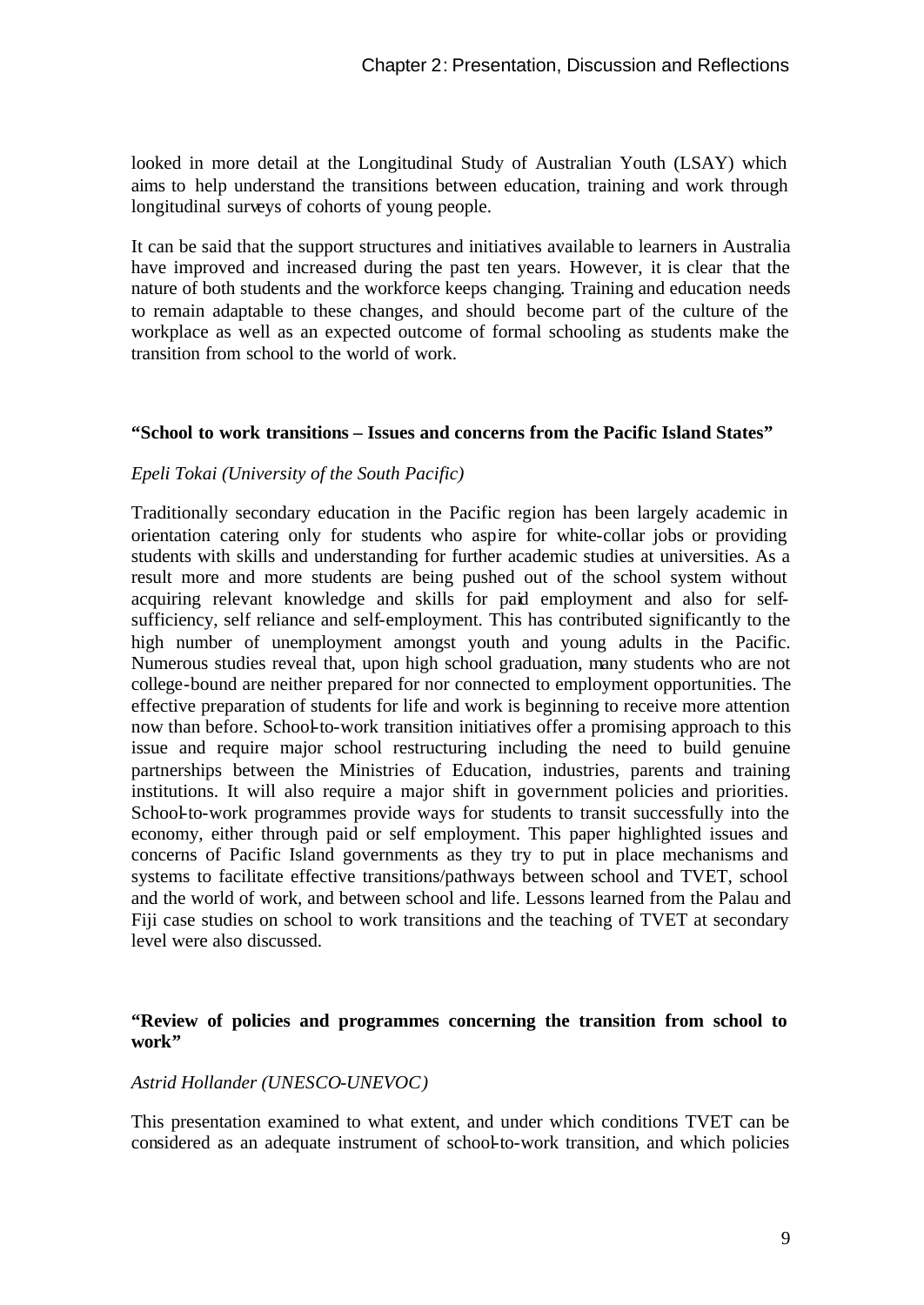work best in a given context. A number of main issues that transition policies are addressing such as youth at risk, youth training schemes, training for the informal sector, and creating links and partnerships with several stakeholders, especially from the world of work, were identified. Typical components of school-to-work strategies include, amongst others, the vocationalisation of education, targeted training schemes, provision of subsidies, improved information systems, career guidance and counselling, and reforms of the certification system. The success of many of these strategies often depends on the availability of human and financial resources, political commitment, and the flexibility of the education systems in place. It was stressed that while each of these strategies can contribute to school-to-work transition, an approach that integrates a variety of interventions that go beyond education and training strategies is more likely to be successful. Furthermore, it has to be borne in mind that even relevant and high quality TVET can only have a limited effect in a situation where economies and, as a consequence, employment opportunities are stagnating and interventions at a macroeconomic level are required.

#### **"From school to work: A multi-stakeholder approach to youth employment"**

#### *Lay Cheng Tan (UNESCO Bangkok )*

The increase in global youth unemployment is a major concern for Asia-Pacific countries. The issues related to youth unemployment in general, and school to work transition in particular, are multi-sectoral, cutting across many levels, and involve a variety of stakeholders. UNESCO Bangkok is working with many partners to bridge the thin divide between the world of learning and the world of work and to enhance linkages between education and work. There is no one-size-fits-all solution. Features of successful transition policies are manifold, including holistic and flexible approaches to address the issues. Linkages with different stakeholders can help to enhance job prospects for students.

At a brainstorming meeting held in November 2006 in Bangkok with participants representing international organisations, Ministries of Education, Ministries of Labour, industries and youth groups, the following key issues for youth unemployment were identified:

- Mismatch of qualifications with employers' needs
- Lack of labour market information
- Lack of proper career guidance and information
- Lack of exposure of students to the real world of work
- Lack of soft skills
- Economic issues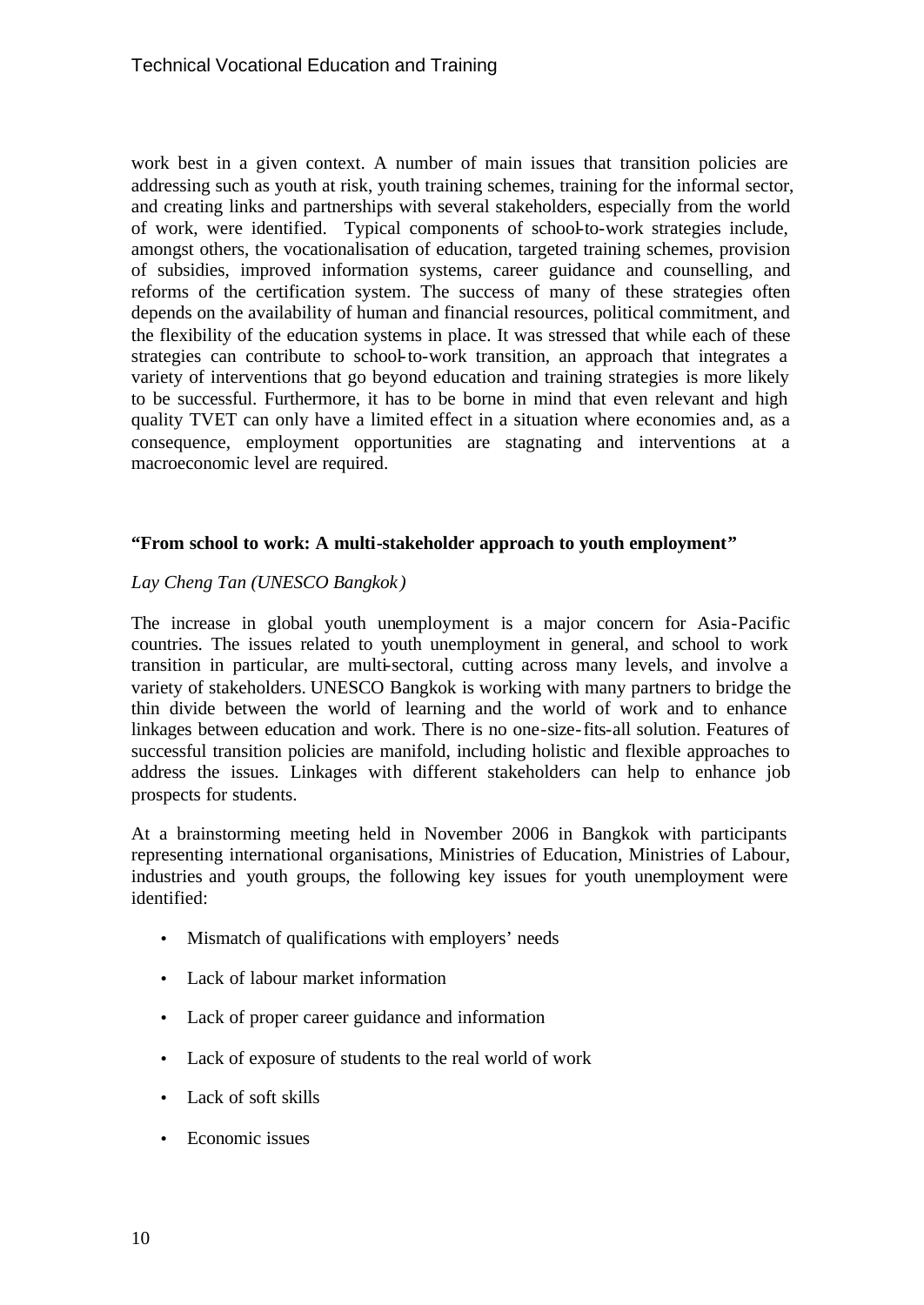Within the scope of their possibilities, the participants committed themselves to address some of these issues, for example by working on the advancement of national qualifications framework, the development of quality assurance systems, the identification of skills needs and demands, and the provision of career information and guidance.

The outcomes of the meeting were meant to pave the way for the formulation of a longer-term strategic plan for activities, involving and coordinating the various sectors and stakeholders.

#### *Additional presentations*

There were additional presentations by UNESCO on the specific TVET related work programmes of UNESCO-UNEVOC and UNESCO Bangkok. Furthermore, UNESCO-UNEVOC presented the multi-media campaign kit "Learning and Working: Motivating for Skills Development". And Dhruba Dhungel (Nepal) made a presentation on effective learning and sustainable development.

#### **2.2 Country reports**

During the first two days of the seminar, time was given to each participant to give a presentation of concerns and issues related to school-to-work transition in their countries. The full text papers of these presentations can be found in Annex 3. Even though there are different approaches to facilitating school-to-work transition, and different challenges to be overcome depending on the local context, throughout all presentations a series of common themes and challenges could be identified.

#### *The status of TVET*

In many countries, the status of TVET is low in comparison to academic oriented education and suffers from a lack of social recognition. It is often considered as a "second class education" and a last resort for those students who have difficulties in the academic subjects. As a consequence, the role of TVET as an important vehicle to facilitate transition to the world of work and as a contribution to reduce unemployment is often not recognised or underestimated. There is thus a need to create a positive image of TVET and to stress its importance in order to attract not only students, but also investment from the government and the private sector.

#### *School-to-work policies*

For TVET to become an effective tool to facilitate transition, clear strategies and policies need to be put in place and supported at a high political level to ensure a consolidated approach by all stakeholders involved. In many countries, these policies are already in place, but their implementation is lagging behind.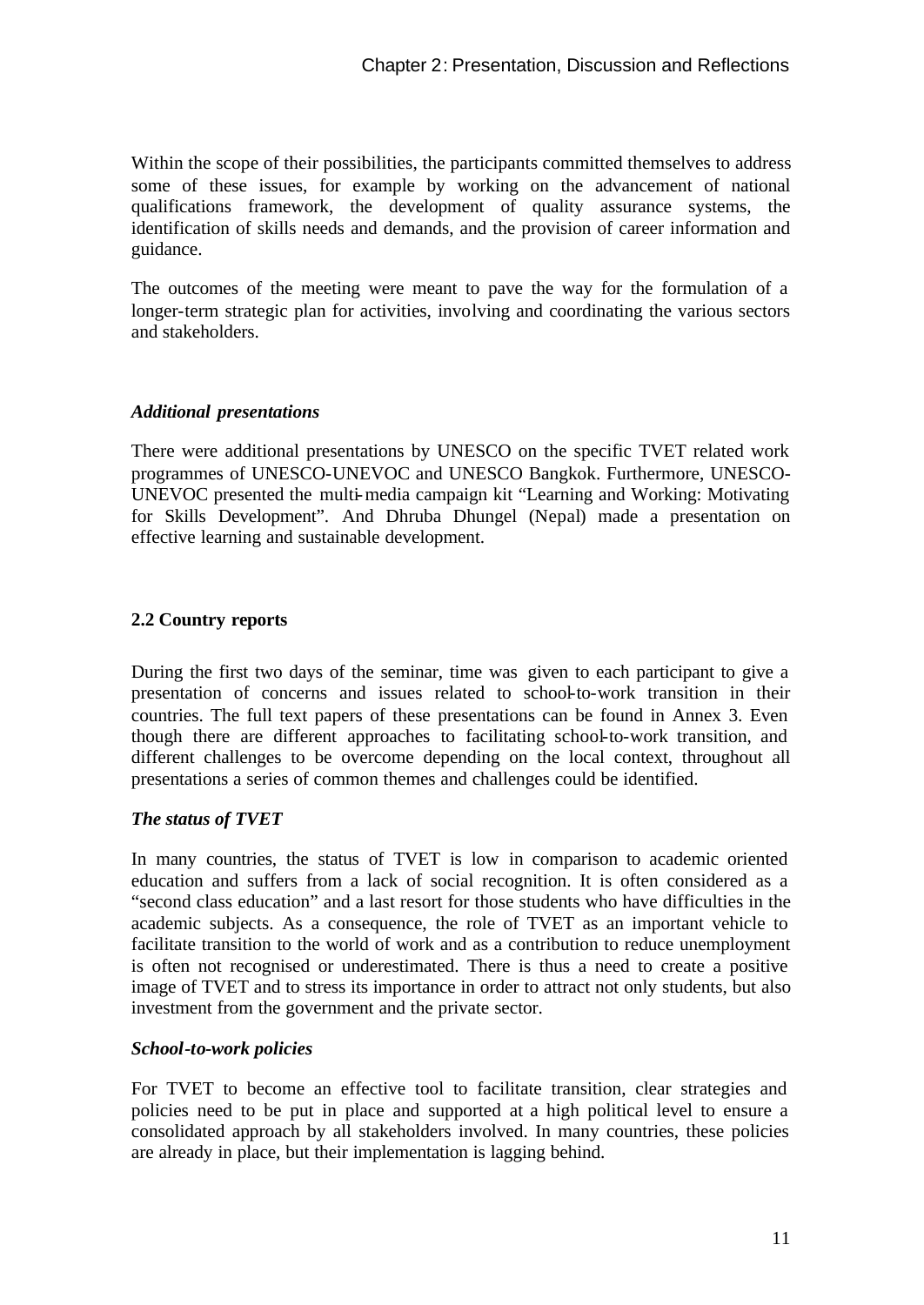#### *The role of TVET instructors*

It is often the teachers and trainers who are the "real" change agents when it comes to educational reforms, as they are the ones who most directly deal with the clientele, i.e. the students. They are also the ones who in the end have to put into practice the policies that are decided at a higher level. School-to-work transition strategies and programmes can only be successful, if teachers and instructors are motivated and well qualified, and in touch both with the current demands of the local labour market and the needs and abilities of their students. To attract motivated and qualified TVET teachers and instructors, adequate remuneration and career prospects should be offered. Regular inservice training is necessary to keep their knowledge about new technologies and work processes up-to-date.

#### *Qualifications frameworks*

Certificates and certification play an important role with regard to the transition process, as they make the qualifications of a job candidate visible for the employer. In a situation of a great diversity in TVET provision and a resulting variety of certifications, it is difficult for an employer to asses the real "value" of the certificates presented by a job applicant. National Qualification Frameworks can be an effective way to organise a recognised certification system which increases the transparency of qualifications and the visibility of skills for the employers. Furthermore, nationally and regionally recognised qualifications provide the job seekers with greater flexibility and mobility, even across boarders.

#### *Creating partnerships with the world of work*

Whether TVET has the potential to function as an effective pathway to employment depends very much on the quality and the relevance of the content that is taught and the skills that are trained. Several of the country reports reflect a lack of relevance and mismatch between the supply of TVET and the demand of the labour market, with the result that employers are dissatisfied with the skills level of the graduate TVET students that come to apply for jobs. One very effective way to ensure the relevance of the content is to involve the stakeholders from the world of work both at policy as well as at implementation level. In many countries, this partnership is still lacking and a consultation framework that brings together government, employers and the community and that defines the rights and responsibilities of each partner has yet to be developed. At the implementation level of transition strategies, participants considered it as especially important to create links between schools and the private sector in order to facilitate work experience programmes for TVET students, such as internships and onthe-job training opportunities, which so far do not exist in sufficient numbers.

#### *Access and pathways*

Youth, including those from marginalised and disadvantaged backgrounds, should have ample opportunities to select and to be trained in their area of interest. Since training is not always affordable to everybody, students should be given the opportunity to earn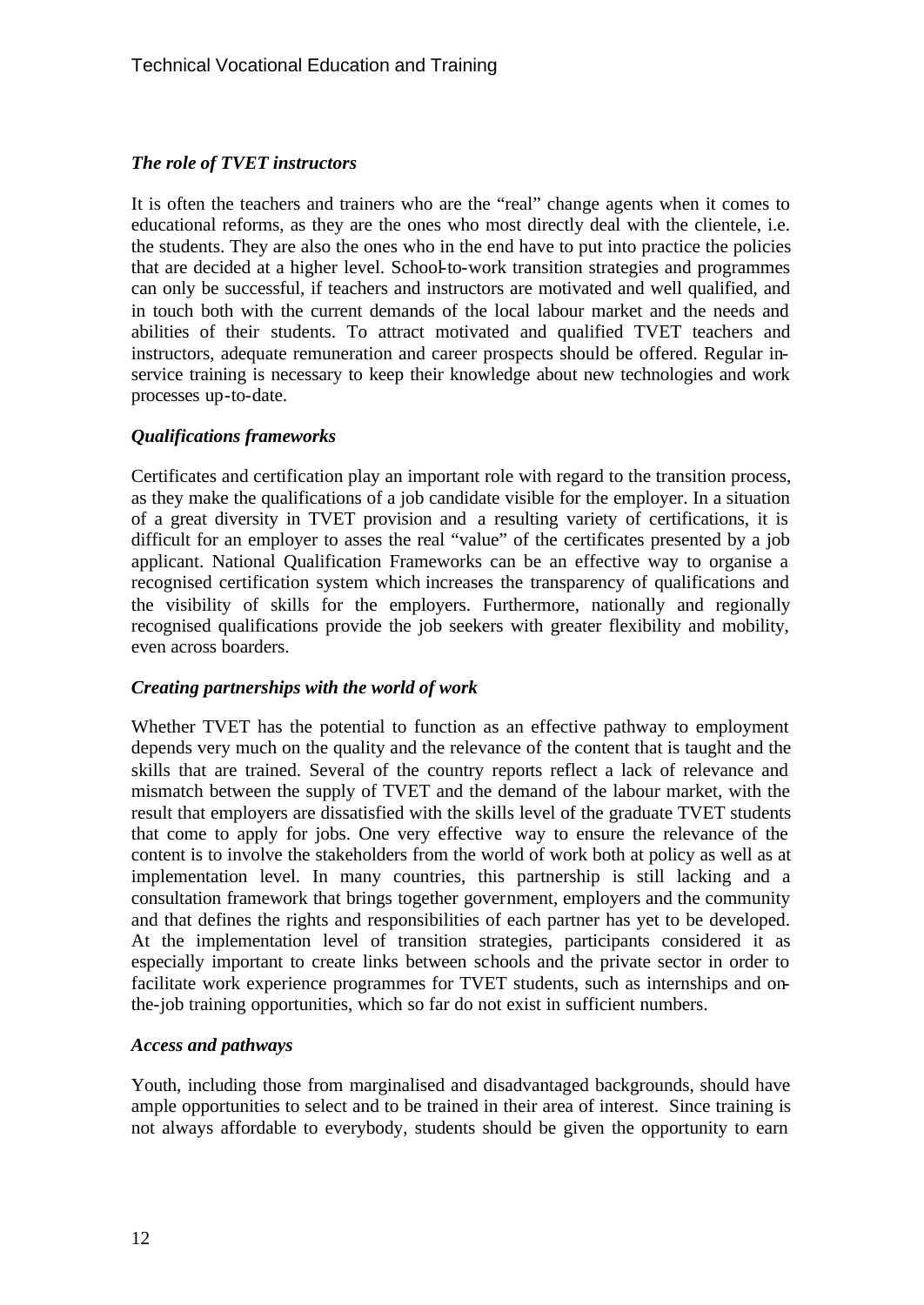income during the training. This could be linked up with work experience schemes, which would also help students acquire skills that are relevant to a future workplace.

TVET should not be a "one-way-street" for students but should open up to several options for employment and/or further learning. There is a need for flexible pathways which encourage lifelong learning and which enable vertical and horizontal mobility between different types and levels of education and training, and employment.

#### *Career guidance and counselling*

Good information and guidance become increasingly important as the education and employment choices that young people face are changing and becoming more complex. In many countries of the Asia-Pacific region, there are no comprehensive guidance and counselling services available. Also, reliable labour market information systems are lacking which are a pre-requisite for adequate matching between job searchers and available vacancies.

#### *Economic development*

While TVET is considered as an important path towards employment, it is very clear that in a situation of stagnating or low economic growth and development, the creation of employment opportunities is beyond the scope of TVET. The lack of employment opportunities remains a challenge, even if the TVET provided is of good quality and relevance.

#### *Local issues*

Many Asian and Pacific countries are the home to very diverse population groups which often speak different languages. Education and training often take place in one or two official languages, not taking into account those learners who do not have sufficient skills in these languages. In this respect, a need for TVET teaching and learning materials in local languages was noted.

#### *Other issues*

It was noted that the real indicator for the quality of TVET would be the employment outcomes of TVET graduates.

#### **2.3 Group Work**

On Days 3 and 4, the participants split up into two working groups to discuss more intensively the following questions:

• How has young people's transition been affected by global trends over the past decade?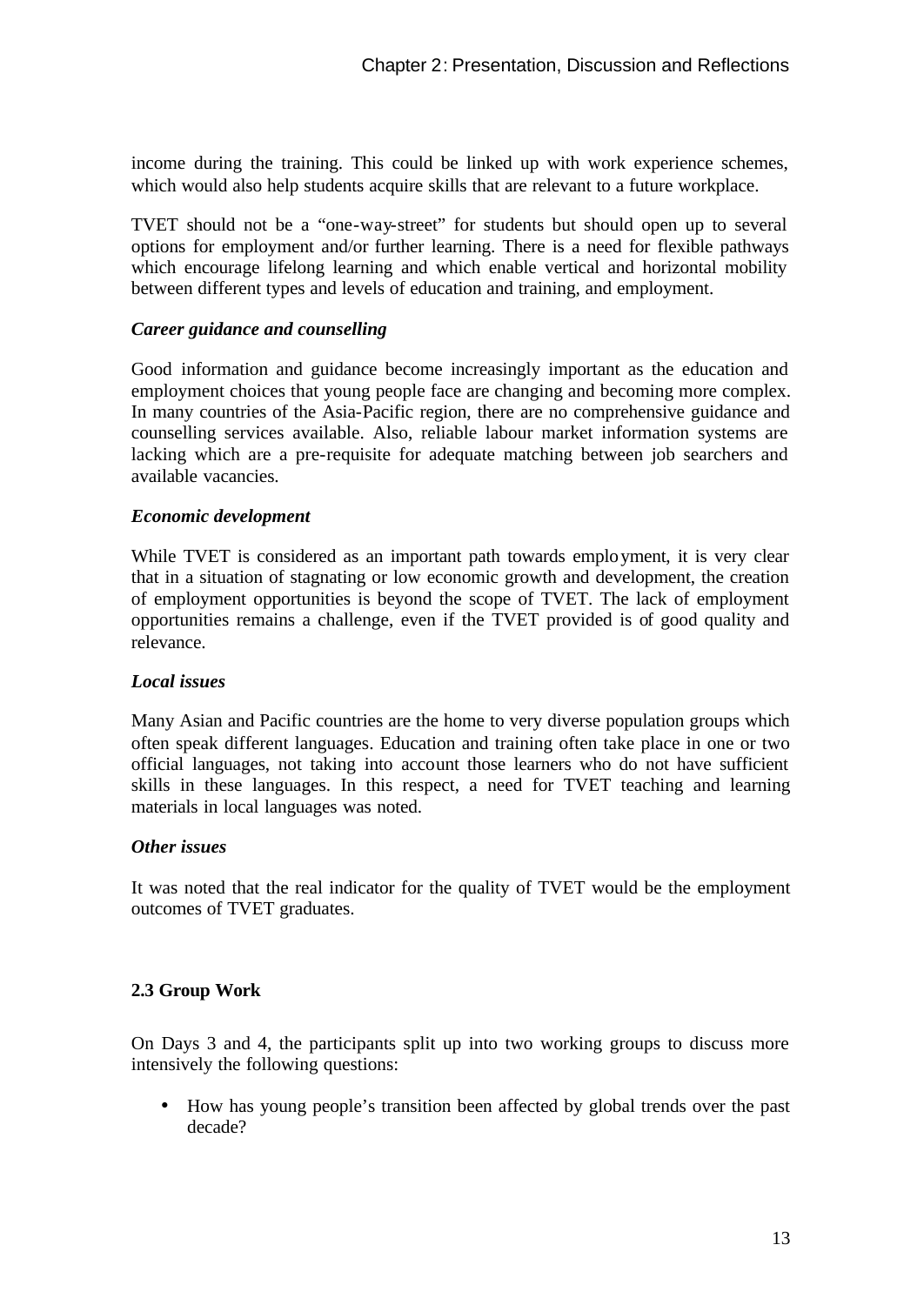- Which features of successful transition policies are most important in particular national settings?
- What lessons can be learned from national and regional experiences?

In a last session of group work, the participants were asked to set up recommendations for a regional TVET strategy. These recommendations can be found in the following chapter on "Conclusions and Recommendations".

#### *How has young people's transition been affected by global trends over the past decade?*

The transition from school to work is no longer a matter of simply acquiring the technical and vocational skills for a specific occupational field. As the world of work becomes more complex and more changeable under the influence of global trends, training and education for the world of work has to adapt accordingly. In order to be able to provide learners and trainees with adequate TVET, policy makers and practitioners need to be aware of what these global trends are and what repercussions they will have on the world of work and consequently on TVET.

During this group work and the following discussion on the outcomes, a number of global trends were identified:

- Changes in the economy and the labour market
	- o Shift from focus on agriculture and manufacturing towards the service sector
	- o Globalisation of the market leads to more competition, both globally and locally
	- o Greater mobility of workforce across boarders
	- o Unstable employment long-term or even lifelong employment is no longer guaranteed
- Introduction of new technologies
	- o New technology is changing manufacturing and production processes
	- o Changes in occupational profiles and respective skills requirements
	- o Work processes become more technology intensive, and less labour intensive ? loss of jobs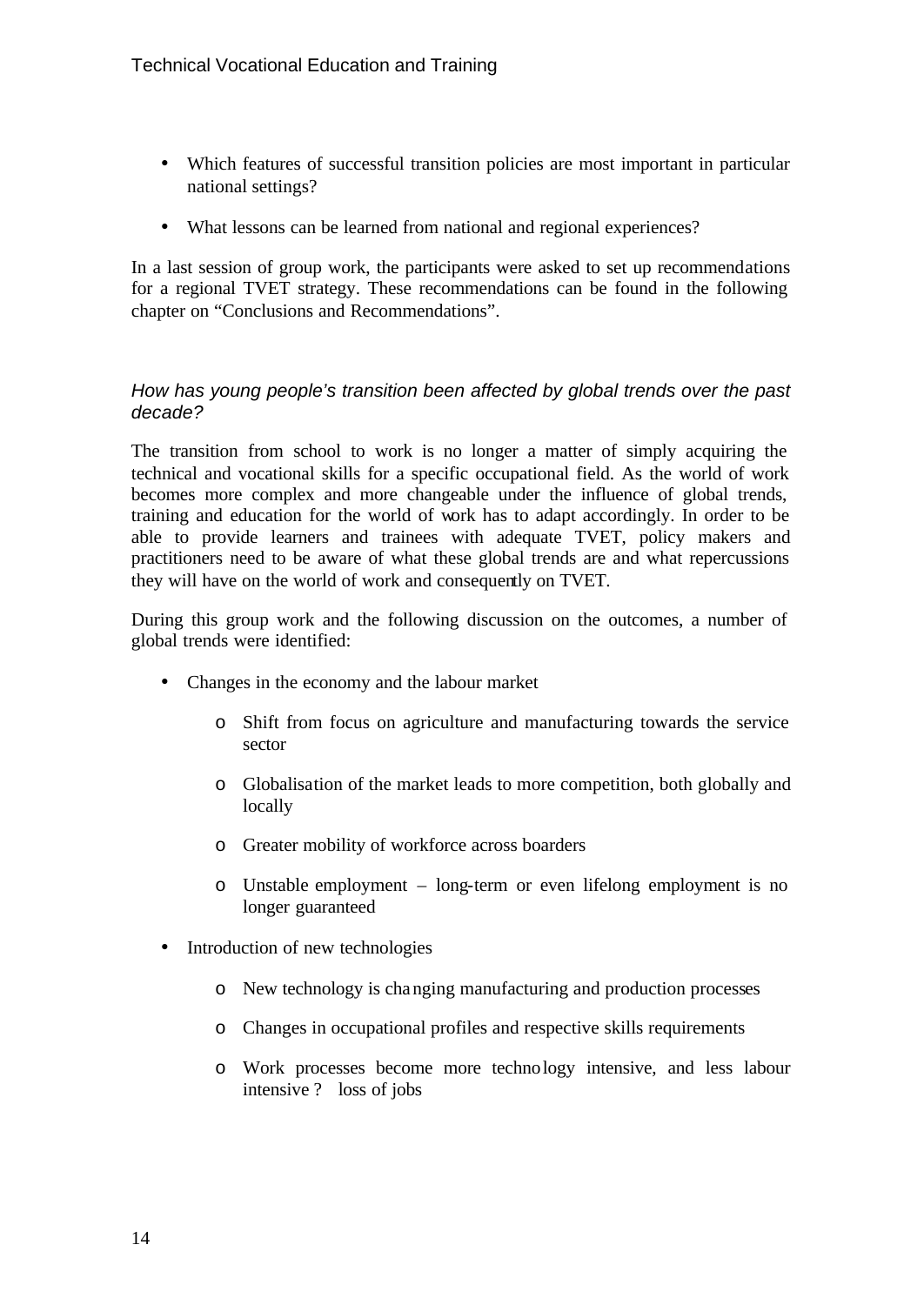- o New information technology, microelectronics, internet and e-commerce are undergoing dramatic changes which also affect the relationship between manufacturers, suppliers, distributors and consumers
- Demographic factors
	- o Increasingly young populations ? age structure of the population and the relative size of the youth cohort influence the ease of entry into the labour market
	- o High migration from rural to urban areas ? increased competition for employment in urban areas
- Unsustainable development
	- o Depletion of resources
	- o Environmental degradation
	- o Climate change (affects, for example, employment in the agricultural sector)
	- o Pandemics such as HIV/AIDS
	- o Marginalisation of specific groups in the labour market such as women, ethnic minorities etc.

#### *Which features of successful transition are the most important in particular national settings?*

In line with the themes and challenges identified throughout the country report, this group listed a number of features that they would like to see implemented in their countries to improve the transition process, such as better link to the private sector, increased relevance and quality of TVET, formalised common qualification systems, etc. A number of examples of successful initiatives were given from some of the countries represented in this group:

- Access and pathways
	- o Free provision of vocational education, including free boarding for students from rural and remote areas, to facilitate access for all (Mongolia)
	- o Flexible TVET system with multi entry and exit opportunities (Cambodia)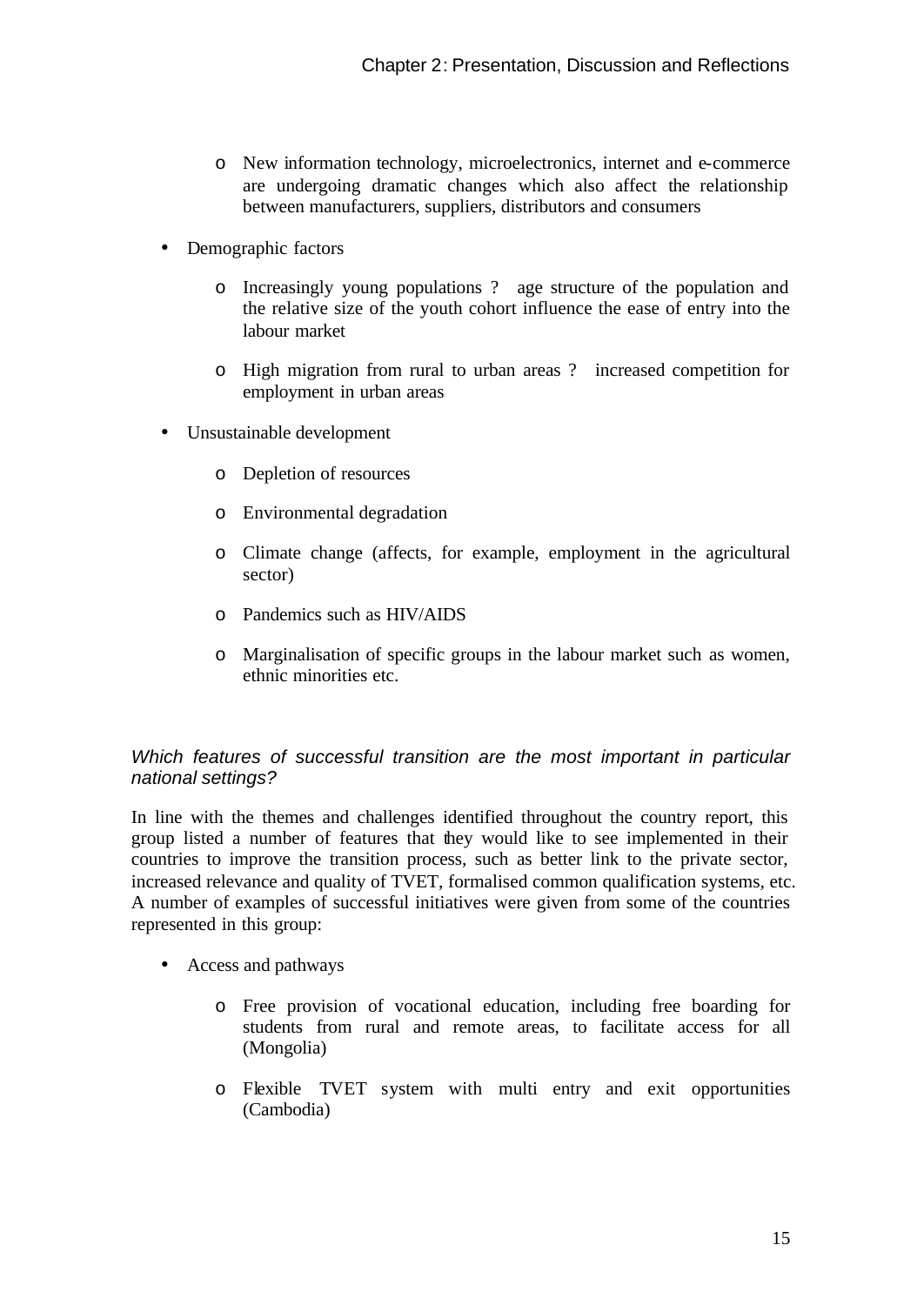- o Establishment of provincial training centres to improve access for remote populations (Cambodia)
- o Community-based, short-term mobile trainings for rural populations (Cambodia)
- o Establishment of a separate university for the NVQ qualification holders to obtain a degree of Bachelor of Technology (Sri Lanka)
- o Division of 4-year universities into two branches: Academic/Research oriented and Vocational Education oriented (Republic of Korea)
- Frameworks and policies
	- o Recognised national vocational qualifications framework in place (Sri Lanka)
	- o Long-term national plan and national policy to develop TVET in place (Cambodia)
	- o Ministry of Education upgraded to deputy prime minister level to coordinate human resource development issues (Republic of Korea)
	- o Policy in place to increase the enrolment of vocational students up to 70 percent by 2010 (Thailand)
- Linkage with the world of work
	- o Proper arrangements or agreements have been made with industries to only recruit the graduates of authorised training institutions (Sri Lanka)
	- o Ministry of Education and Ministry of Labour cooperate in developing a strategy for greater involvement of the private sector in policy and implementation of TVET (Mongolia)
	- o Most TVET institutes have industrial liaison unit (Cambodia)
- Labour Market information
	- o Employment promotion fund provides finance for labour market information service & labour market survey to improve the match between supply and demand side (Mongolia)
	- o Skills demand analysis to improve the match between TVET and labour market demands (Cambodia)
	- o Incentive policies for graduates to take up unfilled vacancies in remote areas and in unpopular professions (China)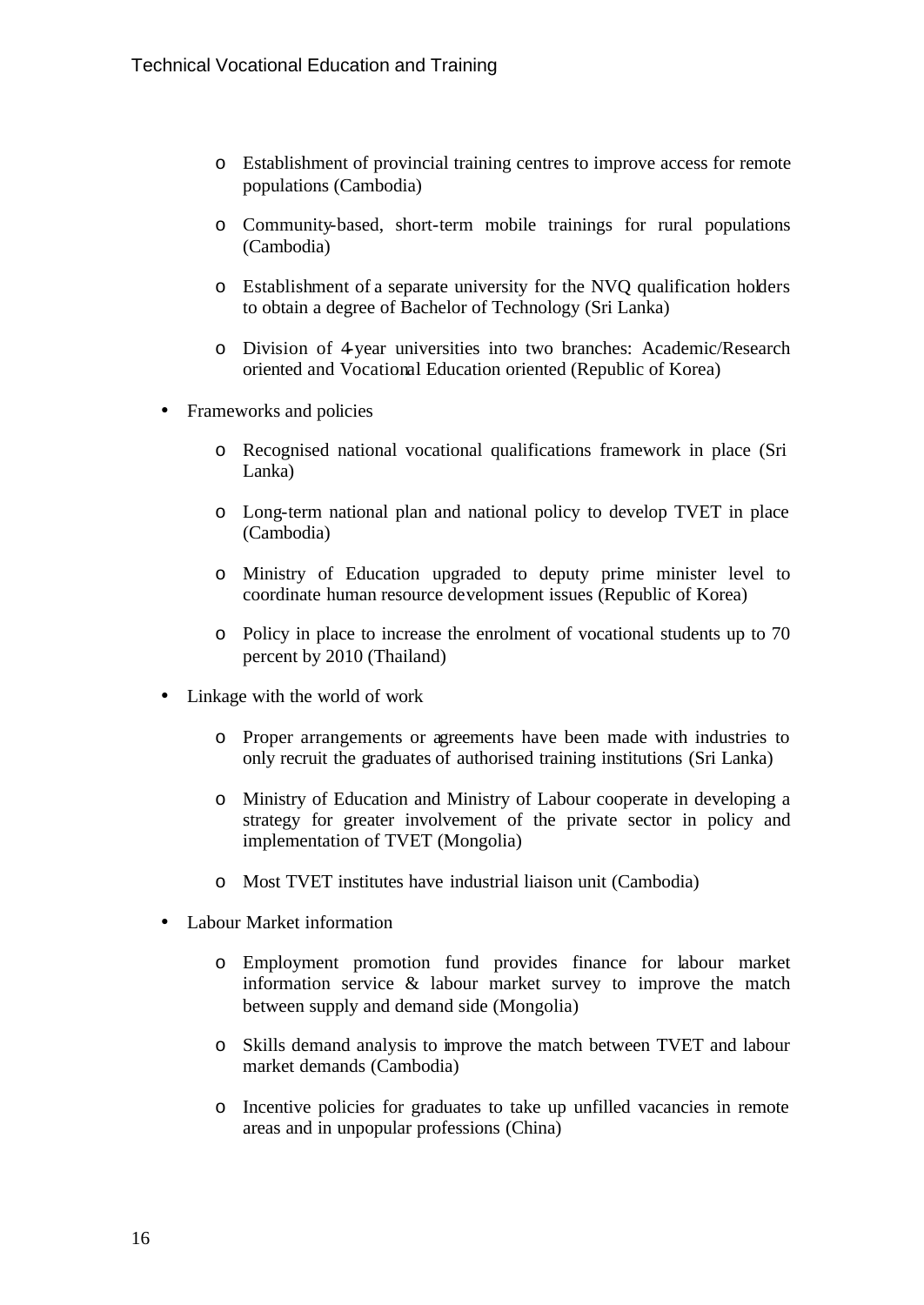- o Collection of information on alumni employment rates and career paths (China, Republic of Korea)
- Decentralisation
	- o Decentralised management system including a National Training Board, Advisory Industry Technical Committee and Provincial Training Board (Cambodia)
	- o Decentralisation of implementation of training programmes to different providers, including private providers such as NGOs, through National Training Fund and pilot voucher training programme (Cambodia)
- Vocationalisation
	- o Pilot project on vocationalisation of higher education (Republic of Korea)

More detailed information on these examples and the experiences of those countries not represented in this particular working group can be found in the country reports in Annex 3.

#### *What lessons can be learned from national and regional experiences?*

As reflected in the country reports, the challenges experienced across the region are often similar and the approaches to find solutions to overcome the challenges often circle around similar themes. Working on the assumption that what works successfully in one country might also work in another country, the participants exchanged the experiences of their different countries to learn from each other. Nevertheless, diverse national contexts and conditions call for an adaptation of these various approaches to each country's specific economic situation and labour market requirements, local demographic, social and political factors, the set-up of the education system, etc.

The results of this group work provided a basis for further elaboration in the group work on developing regional TVET strategies, which is reflected in detail in chapter 3 on "Conclusions and Recommendations".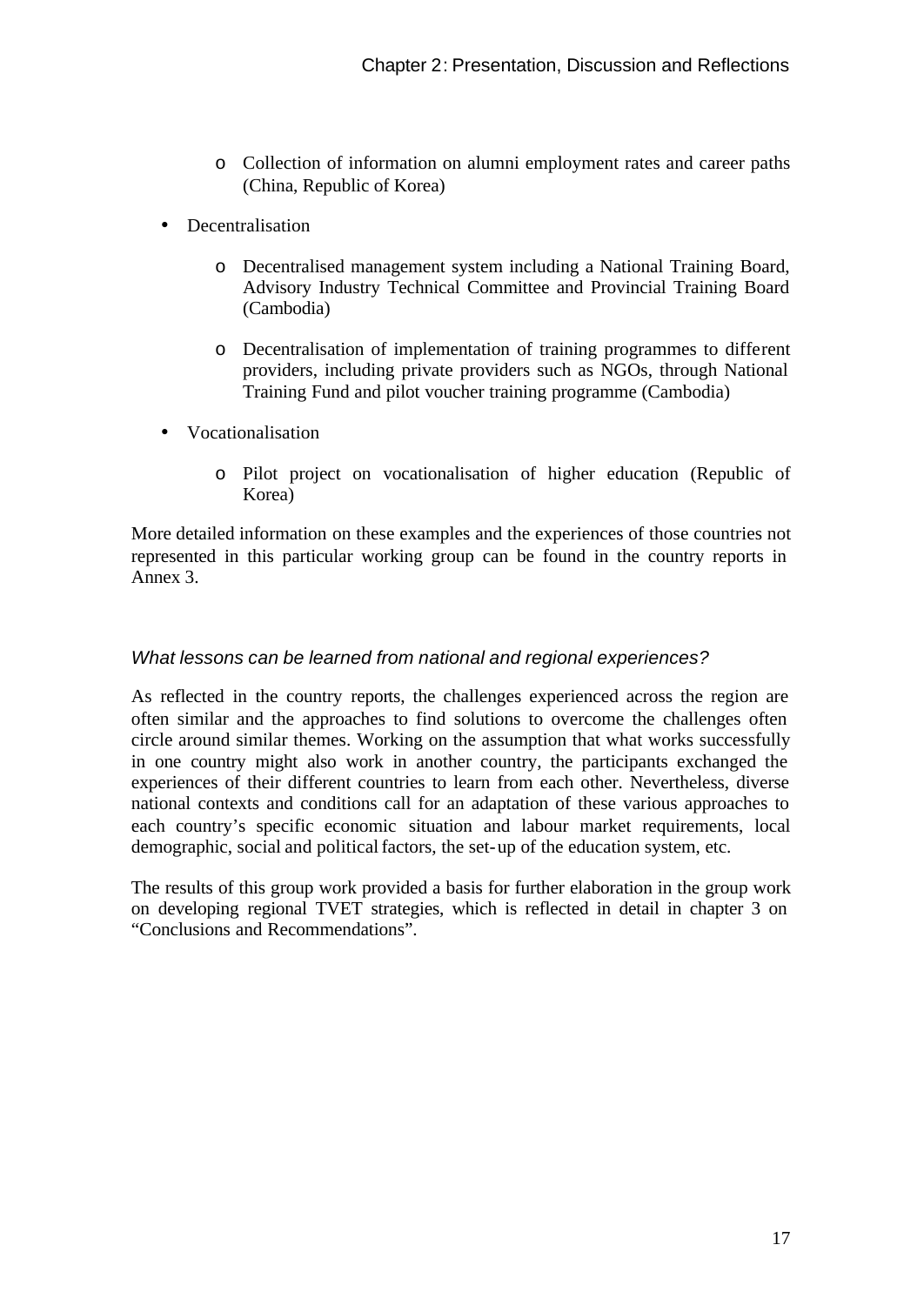### Chapter 3: Conclusions and Recommendations

As outlined in the introductory chapter, the objectives of the seminar were

- to increase the understanding of contemporary regional experiences of transition to work issues, with particular reference to the Asia-Pacific region;
- to increase mutual understanding of the issues from the perspectives of researchers, policy managers and practitioners;
- to strengthen the base for regional sharing of information and action on the issues; and;
- to set recommendations for a regional strategy on TVET.

Supported by the feedback from the participants and by the impressions of the lively discussions and exchanges of good practice examples and lessons learnt throughout the seminar, the organisers are confident, that these objectives have been achieved.

It is clear that the issue of addressing youth unemployment by creating better pathways from school to the world of work has already been recognised as an important task of the relevant TVET authorities and institutions in most of the countries that participated in the seminar. Not all countries are at the same level when it comes to the development and implementation of the necessary policies and programmes, and, as stated above, there is no "one-size-fits-all" approach that would do justice to the diversity of the different countries. Nevertheless, the participants at this seminar developed a set of recommendations and strategies which broadly apply to issues that are relevant to most of them. These strategies can be found below and can serve as guidance to both the relevant stakeholders in the respective countries, but also give an orientation to international organisations with a mandate in TVET and skills development for the world of work, such as the International Labour Organisation (ILO) and UNESCO.

#### *Issue: International cooperation*

The increasing globalisation of labour and education requires countries to be able to collaborate, cooperate, and communicate with each other to ensure the exchange of information and parity of qualifications. Such communication can be facilitated through the involvement of both UNESCO and ILO.

#### *Strategies:*

- ß UNESCO and ILO should assist countries conduct tracer study for job market analysis both in-country and abroad
- **UNESCO** and ILO to facilitate/organise regular conferences on TVET issues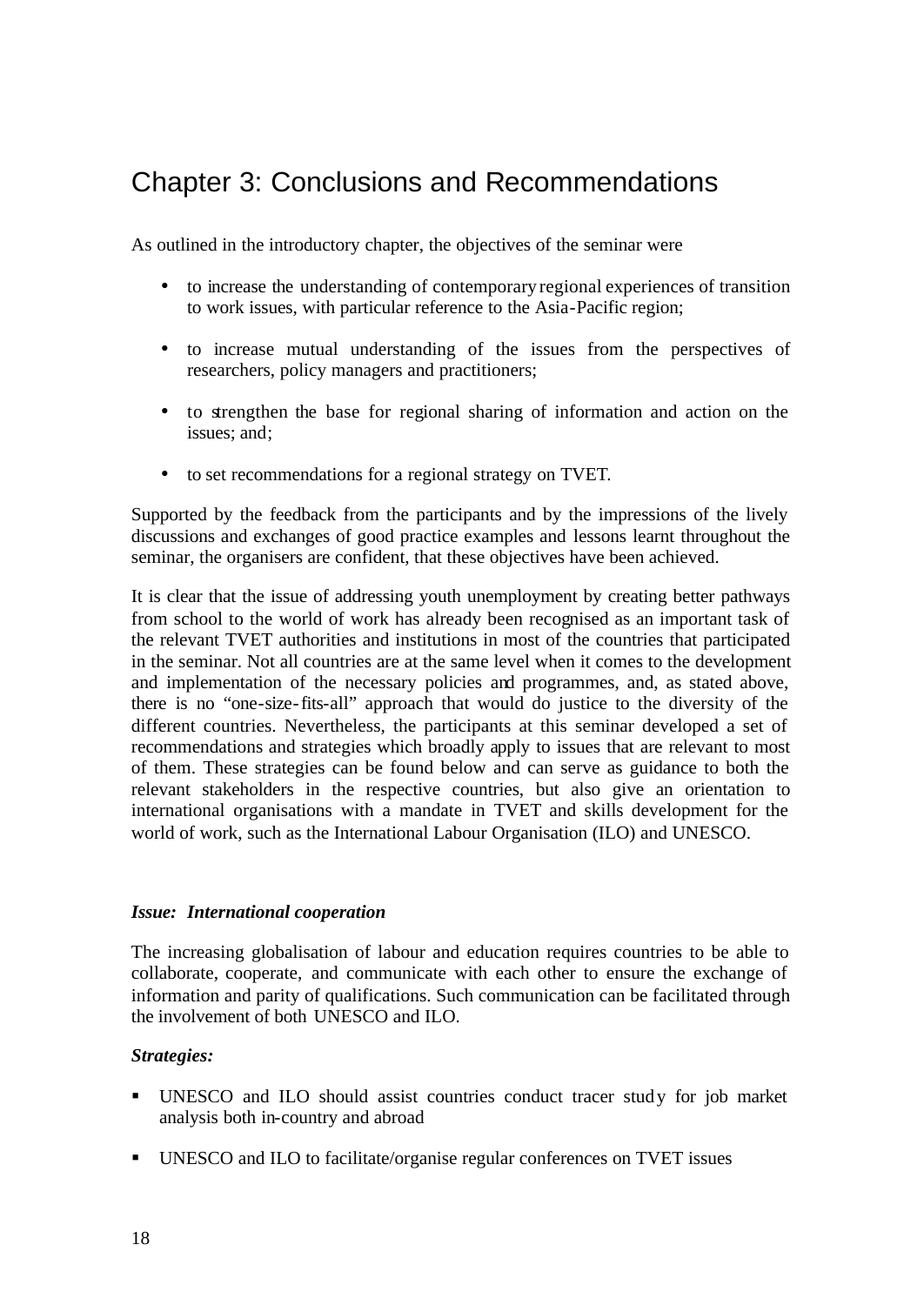- ß UNESCO and ILO to facilitate dissemination of information between countries
- ß UNESCO and ILO to share successful experiences on TVET with countries in the region

#### *Issue: TVET Institutional Administration*

With the growth of TVET institutions many people have moved into administrative roles without adequate and/or appropriate preparation. For TVET institutions to function effectively and efficiently, these administrators need training.

#### *Strategies:*

- Develop an occupational standard for institutional administrators.
- Provide training for administrators according to the standards

#### *Issue: TVET for rural and adult populations*

There is a need to develop TVET programmes for formal and non formal education sectors to cater for rural and adult populations that are relevant to the local economy.

#### *Strategies:*

- Introduce and expand TVET for adolescents, adult males and adult females in rural areas
- **•** Design and introduce modular courses in entrepreneurship and self-employment skills linked to the local market prospects for disadvantaged groups
- Explore ways of supporting skills development programmes in non-formal sector
- **•** Develop national policy and regulatory framework for public, private and NGO TVET providers
- **IMPROVE** Information and communication technologies within TVET by providing Government support through technical, financial and infrastructure assistance.

#### *Issue: Gender equity in TVET*

Girls seem to be under-represented in TVET in comparison with boys in most countries. Gender inequalities in access to TVET may reflect not only a gender based division of labour but may also reflect the status that societies attribute to girls/women.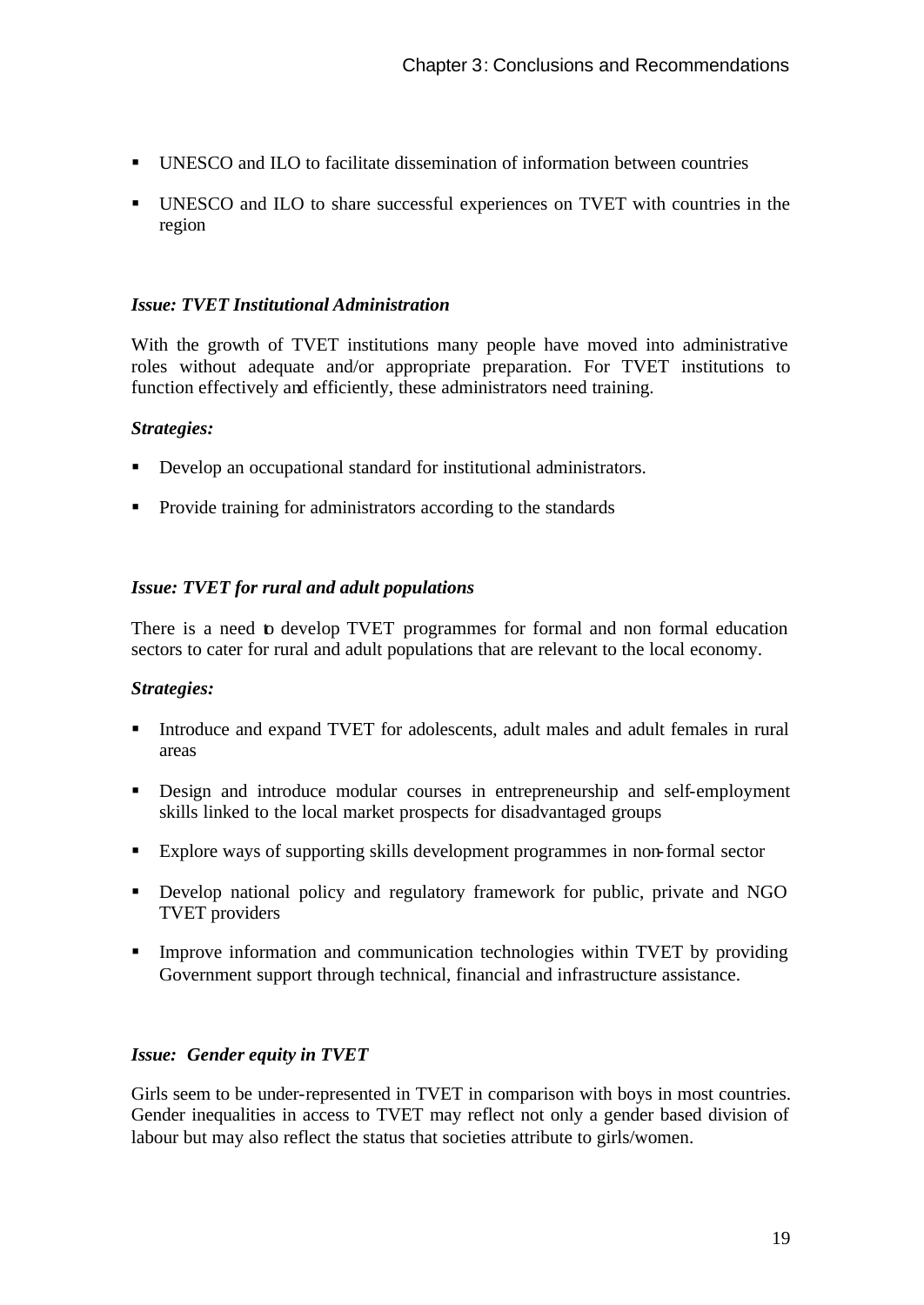#### *Strategies:*

- Introduce measure to attract large number of female entrance into under represented fields
- Introduce stipend programmes for female TVET students
- Adopt measures and target to attract more women into the teaching and management positions in TVET in schools and other training institutions.

#### *Issue: Disadvantaged groups*

In most countries poor people, disabled people and religious minority groups are often underrepresented in formal and non-formal TVET programmes.

#### *Strategies:*

- ß Introduce target/quota system for participation of poor, disabled and religious minority groups in TVET programmes
- ß Utilise Community Learning Centres to implement specific programmes for disadvantaged groups

#### *Issue: Employment of graduates*

Improve the percentage of vocational and technical graduates obtaining employment both in domestic and international market.

#### *Strategies:*

- ß Update equipment and curriculum for TVET
- ß Strengthen TVET teacher training and retraining by developing a competency framework for teachers
- **IMPROVE recruitment of competent TVET teachers**
- Improve skills and knowledge base of existing TVET teachers
- $\blacksquare$  Strengthen liaison with local and foreign employer associations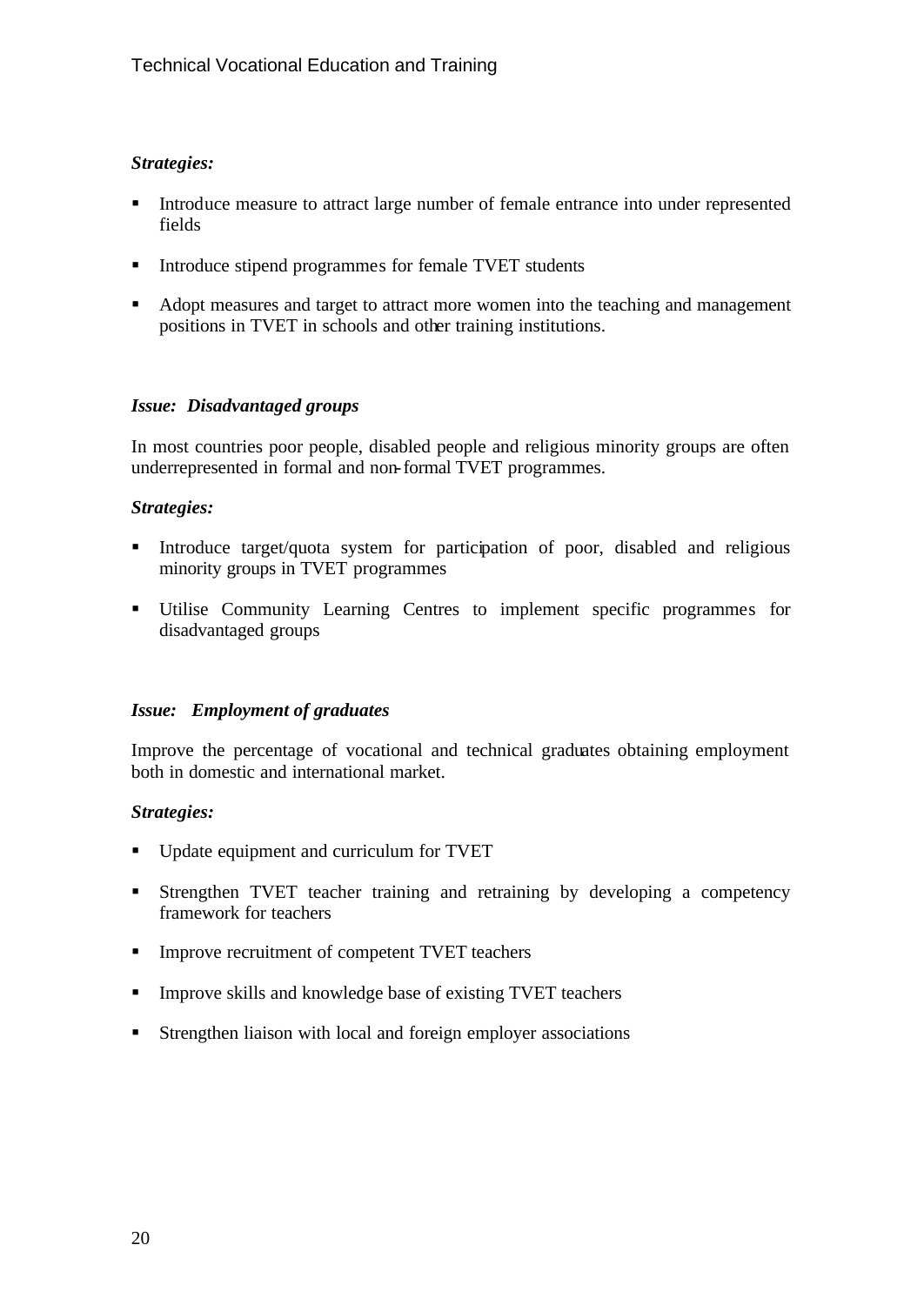#### *Issue: Status of TVET*

TVET has been the second choice of students in most secondary and post secondary institutions in the Asia-Pacific region. It generally has much lower status compared to academic education.

#### *Strategies:*

- ß Conduct programmes to create awareness and to change peoples' mindsets about TVET being second choice
- **•** Promote TVET as a career path that has upward mobility to students and parents
- Promote the potential and benefits of TVET as a pathway to work and tertiary studies.
- **Highlight skills orientation of TVET** such as through Skills Olympiad
- **IDENTIFY** Identify celebrities whose base is in TVET and use them as ambassadors for TVET
- Expand TVET and dual vocational training system
- All TVET courses must be encouraged for both genders

#### *Issue: Increased role of business and industry*

An effective demand driven TVET programme has to be coordinated by government together with business and industry with support from other stakeholders such as the private sectors and NGOs. Governments cannot afford to work in isolation. They need the support of the stakeholders to ensure that gaps are filled, and duplication avoided. Coordination of effort is currently seen as the weak link.

#### *Strategies*

- ß Strengthen linkage between schools and business and industry
- ß Government policies should encourage participation of industries in TVET provisions
- Forge partnerships between the private sector, NGOs and training providers.
- ß Involve industries in
	- (i) Curriculum development, implementation and monitoring and evaluation
	- (ii) Developing standards
	- (iii) National Qualifications Framework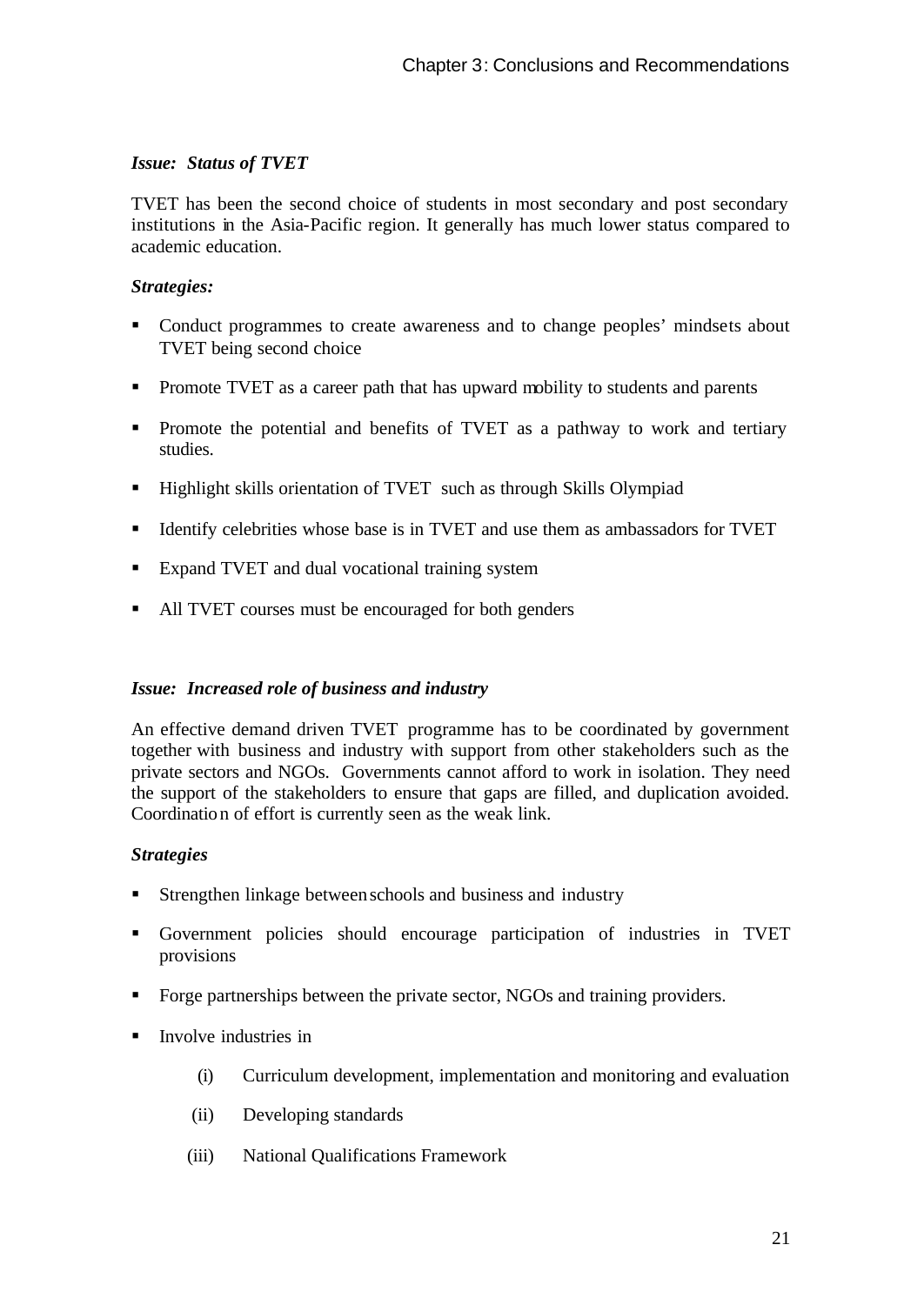- (iv) Student placement and on the job training
- (v) Representation on governance of school
- (vi) Developing teachers

#### *Issue: New skills for new times*

Globalisation, advancements in technology and other changes are having a major impact in work places today. This will require new skills if industries are to remain competitive.

#### *Strategie:s*

- ß Coordination among UNESCO member states for training and retraining need to be given due priority.
- Best practices of other countries with respect to training of school leavers should be adopted and implemented.
- Governments to develop and promote policies for regular training attachment of teachers and instructors in industries.
- **Training providers should involve industries in curriculum development and training**
- Ongoing research should be carried out to inform training providers of new developments in the workplaces and in the labour market.
- ICT and foreign language provision should be available in TVET institutions

#### *Issue: Qualifications Framework (QF)*

Most countries in the region do not have a transparent qualification framework for the education system. This is a particular need in the TVET sector to give recognition and pathways to further studies and life long learning. People are now increasingly becoming immigrant workers so the national QF needs to be internationally recognised.

#### *Strategies:*

- Each country needs to develop and implement a standardised regional qualification framework that is agreed across the region so that skills and qualification is recognised by all national training institutions, industries and countries in the region e.g. certificate 1-4 , Diploma etc. in each occupational category.
- ß Establish system and framework through dialogue with business, industries, government and training organisation to enable vertical and horizontal movement of graduates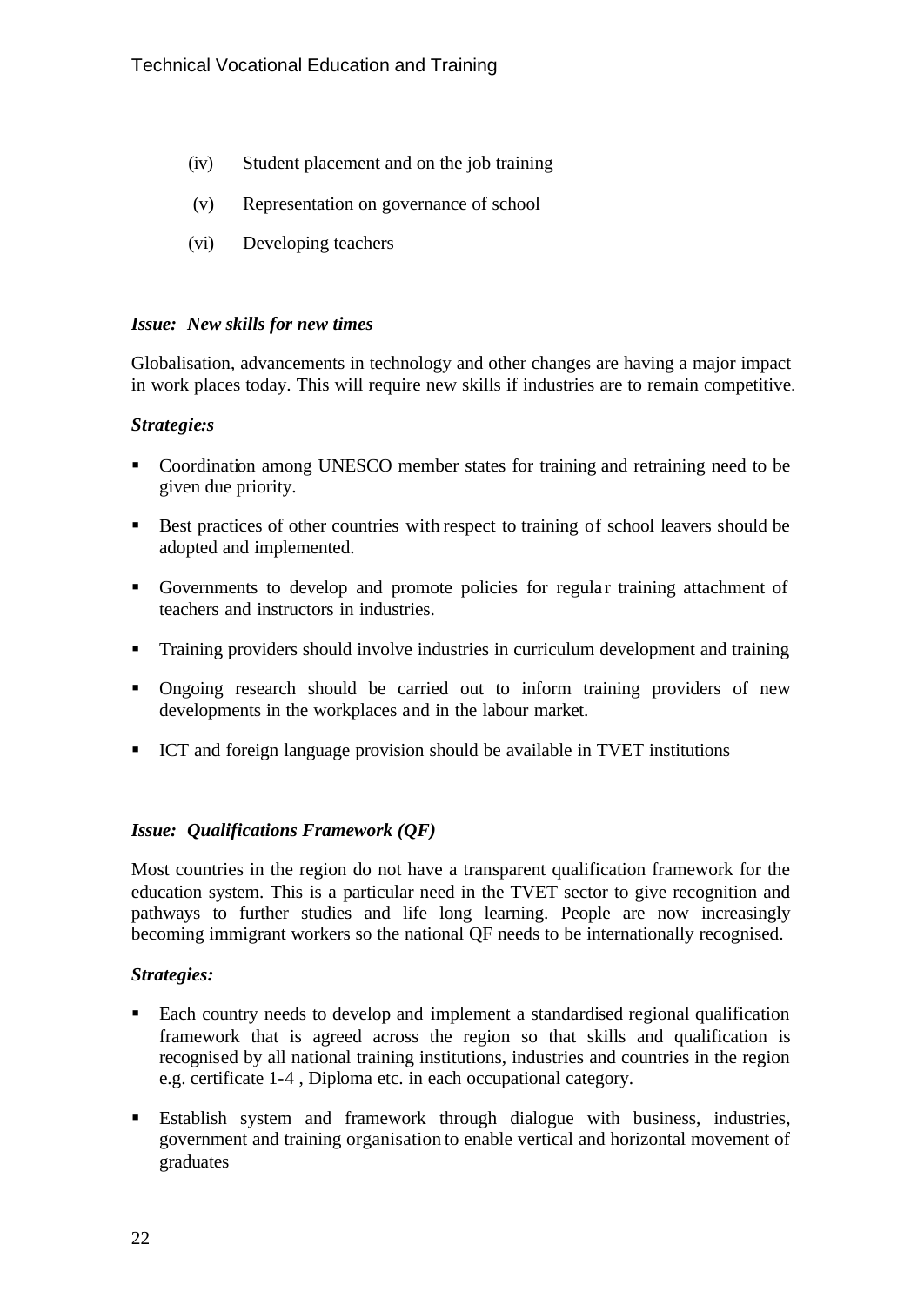ß The Qualifications Framework needs to recognise that young people are likely to seek employment locally, regionally and globally.

#### *Issue: Occupational Standards (OS)*

Each country needs to develop agreed OS to underpin their QF to ensure the training programmes have a pathway and mobility so that they can progress through levels and be regionally recognised.

#### *Strategies:*

- Each country needs to develop agreed OS each with a set of skills standards (eg level 1… level 4)
- Countries need to work together to develop a standard OS for the region to allow mobility of the labour force
- Establish framework of standardise competencies for young people
- **•** Develop institutional capacity to provide up to date labour market information system
- $\blacksquare$  Set up national board for making standardised competencies
- ß Set up system for recognition of prior learning and accreditation of work experiences

#### *Issue: TVET Curriculum*

In the region, TVET curricula are often outdated and do not meet the needs of industry and the labour market locally, regionally and globally.

#### *Strategies:*

- Competency-based standards should also include other learning skills
- $\blacksquare$  Needs to be flexible (modularised and compromise supply /demand)
- $\blacksquare$  Needs to be developed in consultation with business and industries
- Build the capacities of staff in the curriculum development unit
- Develop, implement and evaluate the curriculum
- **I** Internationally recognised competency framework (common regional) international)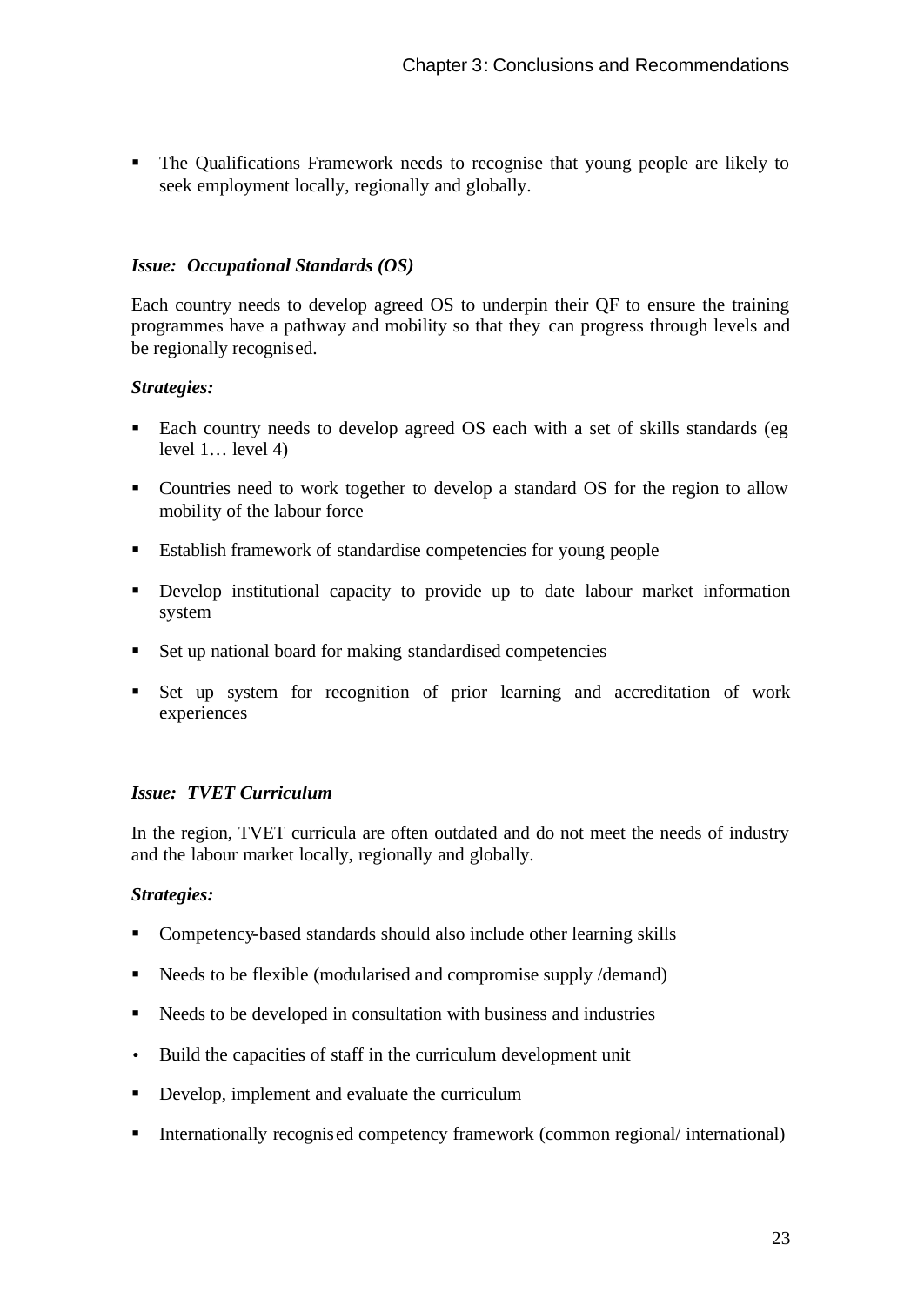#### *Issue: Developing, attracting and retaining TVET teachers/instructors*

Teachers/instructors are key actors in the development and implementation of TVET programmes. However, some have outdated knowledge and skills to be able to cope with the demands of new technologies and the changing needs of industries and some qualified teachers move out of the sector for better benefits. Strategies are needed to develop appropriately qualified skilled instructors and to improve their working conditions and provide them with a career path.

#### *Strategies:*

- ß Governments need to put in place industrial attachment policies for all TVET teachers so that they can continue to upgrade their knowledge and skills
- **Strengthen teacher training in literacy and ICT and develop skills to adopt student**centred learning
- **•** Develop occupational standard for teachers
- Develop career structure for teachers
- **Improve** working conditions of teachers such as social recognition and better salaries in order to recruit and retain them on their job

#### *Issue: Careers guidance and counseling*

Students cannot make well informed career choices because of the lack of relevant careers information and trained Careers Counsellors are needed to inform them about career prospects and career pathways.

#### *Strategies:*

- Each country needs trained career counselors in schools, training institutions and information centres
- Establish information centres in strategic locations around the countries and employ suitable personnel
- Develop and disseminate career and training information to students, graduates (job seekers) employers and members of the community
- Provide follow up support to successful graduates
- Ensure career guidance information is available on CDs and websites

#### *Issue: TVET infrastructures*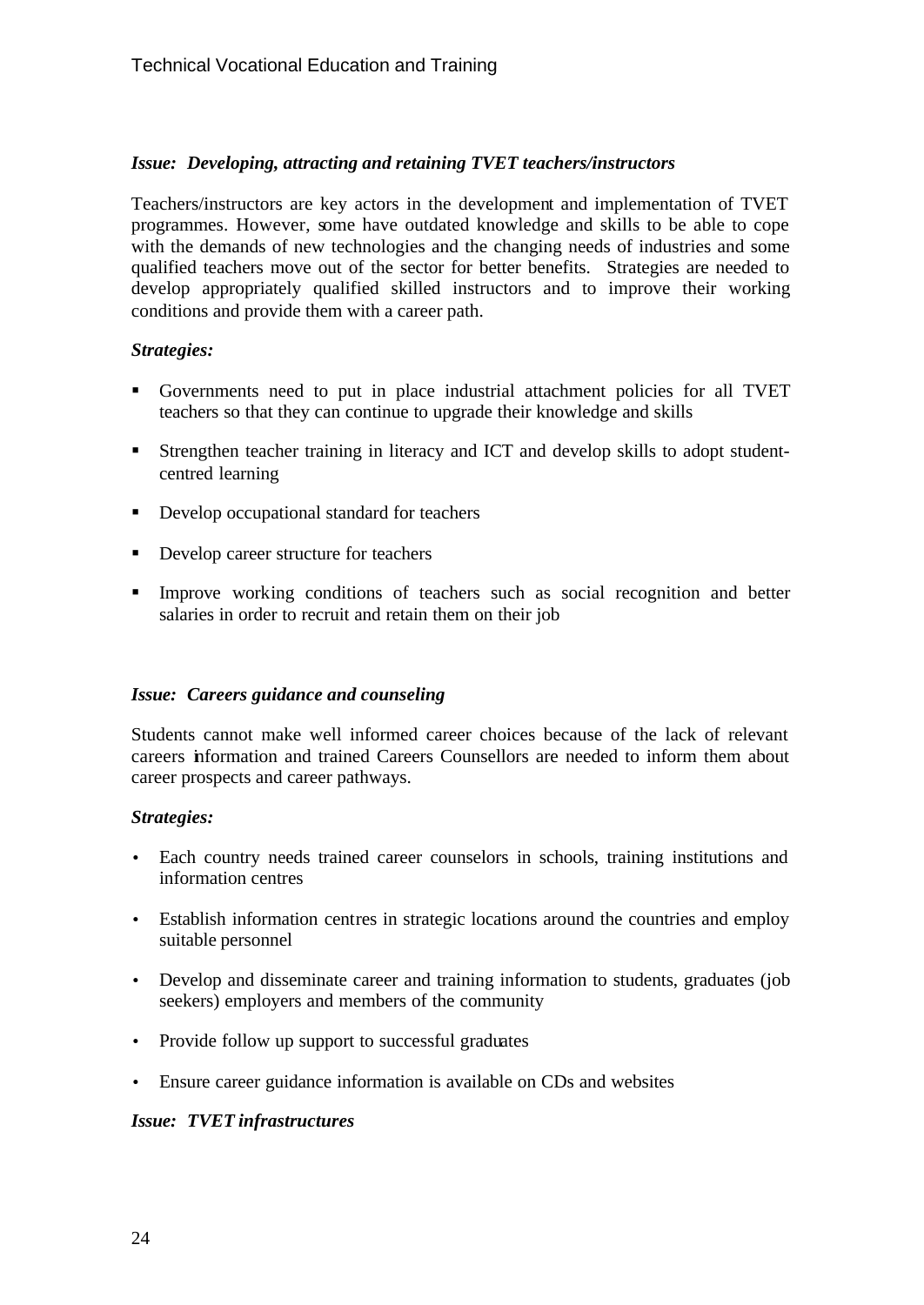Teaching of TVET is often done in poor facilities, with poorly trained teachers and with the absence of or lack of teaching and learning resources for effective learning to take place. As a result, TVET subjects easily degenerate into being taught 'theoretically' with inadequate attention to practical skills learning thus affecting the quality of programmes and the quality of graduates.

#### *Strategies:*

- Governments in consultation with industries and training institutions develop minimum standards in all training institutions and upgrade facilities in training institutions to meet standards
- Governments to facilitate the development of a master plan for upgrading the institutions, facilities and equipment
- Need collaboration between schools and industry regarding provision of equipment and other teaching and learning resources

#### *Issue: Monitoring and evaluation (Quality Assurance)*

The monitoring and evaluation of TVET curriculum, teachers and graduate outcomes (including employment rate) is essential for assuring the quality of programmes and that they are meeting the needs of industry and labour market as well as being of appropriate educational standard. Programmes need to be benchmarked nationally and internationally

#### *Strategies:*

- ß Curriculum should be periodically reviewed with the involvement of industries and schools
- **Student outcomes (graduates and employment) should be regularly evaluated by** industry
- **Standards should be monitored and revised as appropriate**
- **EXECONDER** Secondary level teachers should be regularly licensed by training authorities
- **Institutions** should be accredited by training authority composed of business industries, government and professional bodies

#### *Issue: Financing of TVET*

Government funding is not sufficient to meet the demand of preparing young people for the work force. School to work transition programmes are not being implemented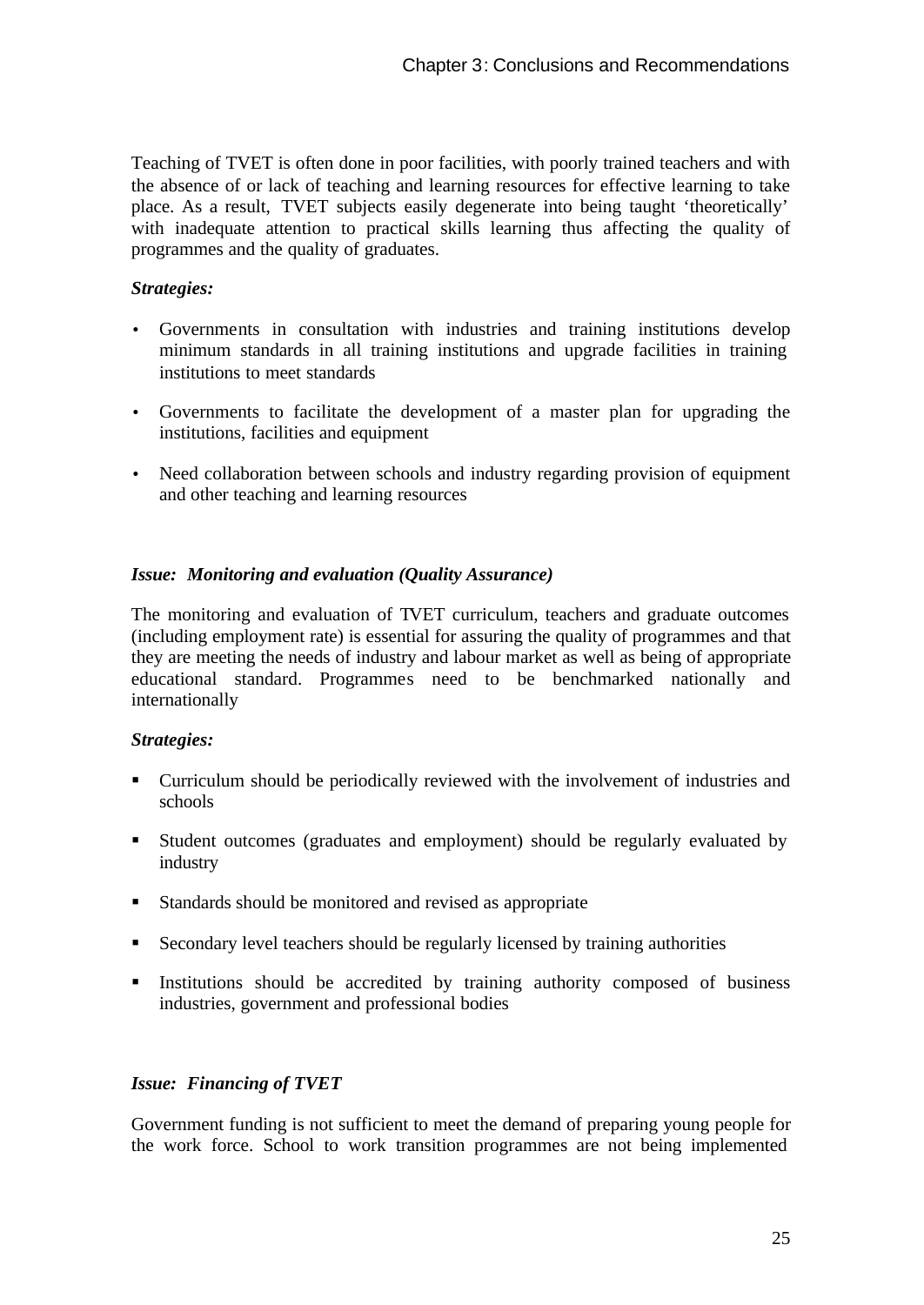effectively because of lack of funds and other related resources for TVET. Other stakeholders need to be involved in funding TVET programmes.

#### *Strategies:*

- **Encourage stakeholders such as industries and corporate sector to contribute funding** for TVET
- ß Government to provide incentives to industries and private sectors that provide funding for TVET initiatives
- Government to work with donor agencies to support implementation of TVET related reform programmes
- Give autonomy to schools and ensure transparency in financing
- Introduce student loan schemes to enable TVET participation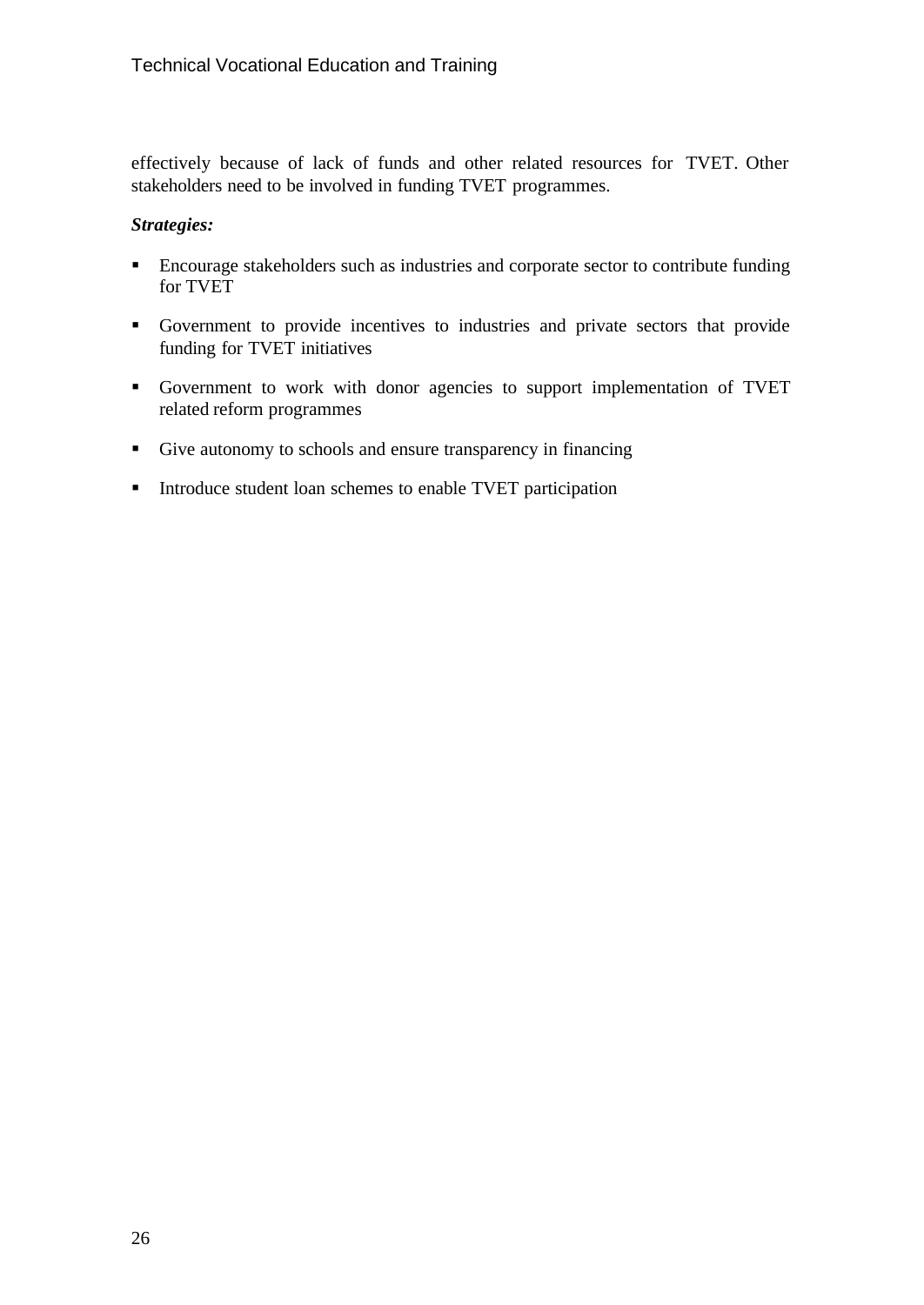## Annex 1: List of Participants

### *Participants*

| <b>Bangladesh</b> | Mr. Md Idris Ali                                     |  |  |
|-------------------|------------------------------------------------------|--|--|
|                   | Professor/Chairman                                   |  |  |
|                   | Bangladesh Technical Education Board and             |  |  |
|                   | Director of UNEVOC Centre                            |  |  |
|                   | Agargaon, Sher-E-Bangla Nagar                        |  |  |
|                   | <u>Dhaka - 1207</u>                                  |  |  |
|                   | Tel: $+88 - 02 - 8113345$                            |  |  |
|                   | Fax: $+88 - 02 - 8113345$                            |  |  |
|                   | e-mail: chr_bteb@citech.net                          |  |  |
| Cambodia          | Mr. Tep Oeun                                         |  |  |
|                   | Deputy-Director General, TVET                        |  |  |
|                   | Ministory of Labor and Vocational Training           |  |  |
|                   | #3, St. Russian Federation Blvd., Khan Toul Kok      |  |  |
|                   | Phnom Penh                                           |  |  |
|                   | Tel: $+855-12606572$                                 |  |  |
|                   | e-mail: oeun_tep@yahoo.com                           |  |  |
| China             | <b>Mr. Huang Chunlin</b>                             |  |  |
|                   | Director                                             |  |  |
|                   | <b>Institute of Higher Educational Research</b>      |  |  |
|                   | ZhejiangTechnology Institute of Economy              |  |  |
|                   | No.66 Xue heng Street HEDA Xiasha                    |  |  |
|                   | Hangzhou, 310018                                     |  |  |
|                   | Tel: $+86-571-8692-8205$                             |  |  |
|                   | Fax: $+86-571-8692-8205$                             |  |  |
|                   | e-mail: chandlerh@126.com                            |  |  |
|                   |                                                      |  |  |
| <b>Indonesia</b>  | <b>Mr. Yayat Sudaryat</b>                            |  |  |
|                   | Head of Development Division                         |  |  |
|                   | <b>Technical Education Development Centre (TEDE)</b> |  |  |
|                   | Pasantren Km2, Cimahi 40513                          |  |  |
|                   | West Java                                            |  |  |
|                   | Tel: $+62-22-6652326$                                |  |  |
|                   | Fax: $+62-22-6654698$                                |  |  |
|                   | e-mail: tedc@tedcbandung.com                         |  |  |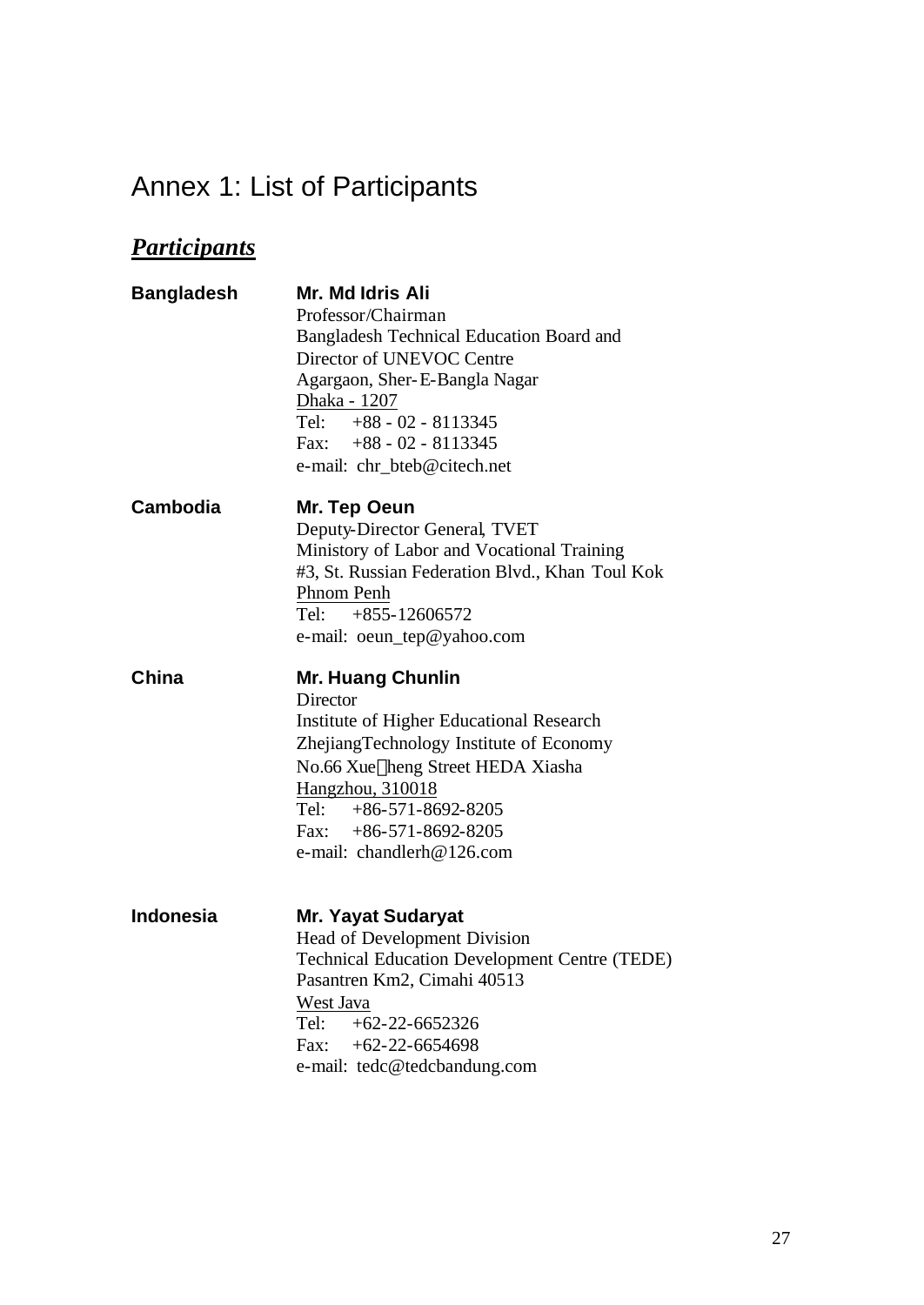| Japan           | Mr. Kazuyoshi Natori<br><b>Senior Researcher</b><br>Department for Curriculum Research<br><b>Curriculum Research Center</b><br>National Institute for Educational Policy Research (NIER)<br>6-5-22, Shimomeguro, Meguro-ku<br>Tokyo 153-8681<br>Tel: $+81-3-5721-5066$<br>Fax: $+81-3-3714-7073$<br>e-mail: natori@nier.go.jp        |
|-----------------|--------------------------------------------------------------------------------------------------------------------------------------------------------------------------------------------------------------------------------------------------------------------------------------------------------------------------------------|
| <b>Lao PDR</b>  | Ms. Nivone Moungkhounsavath<br>Head of Human Resource Development Office<br>Vocational Education Development Center (VEDC)<br>P.O. Box 1639<br>Vientiane Capital<br>Tel: $+856-21-350497;312422$<br>Fax: $+856-21-312421$<br>e-mail: vedc@hotmail.com, nivonemoung@yahoo.com                                                         |
| <b>Malaysia</b> | <b>Mr. Nordin Mahmud</b><br>Principal<br>Sepang Technical Secondary School<br>43800 Dengkil, Selangor D.E.<br>Tel: $+603-8925-5255$<br>Fax: $+603-8925-5244$<br>e-mail: haidin59@yahoo.com                                                                                                                                           |
| <b>Mongolia</b> | <b>Ms. Bujinlkham Duger</b><br><b>Executive Director</b><br><b>UNEVOC Centre of Mongolia</b><br><b>Vocational Education Expert</b><br>Government Building-2, United Nations Street 5/1<br>Ulaanbaatar 210646<br>Tel:<br>+976-11-311635, 976-99089489<br>+976-11-262013, 976-11-311635<br>Fax:<br>e-mail: mon_observatory@magicnet.mn |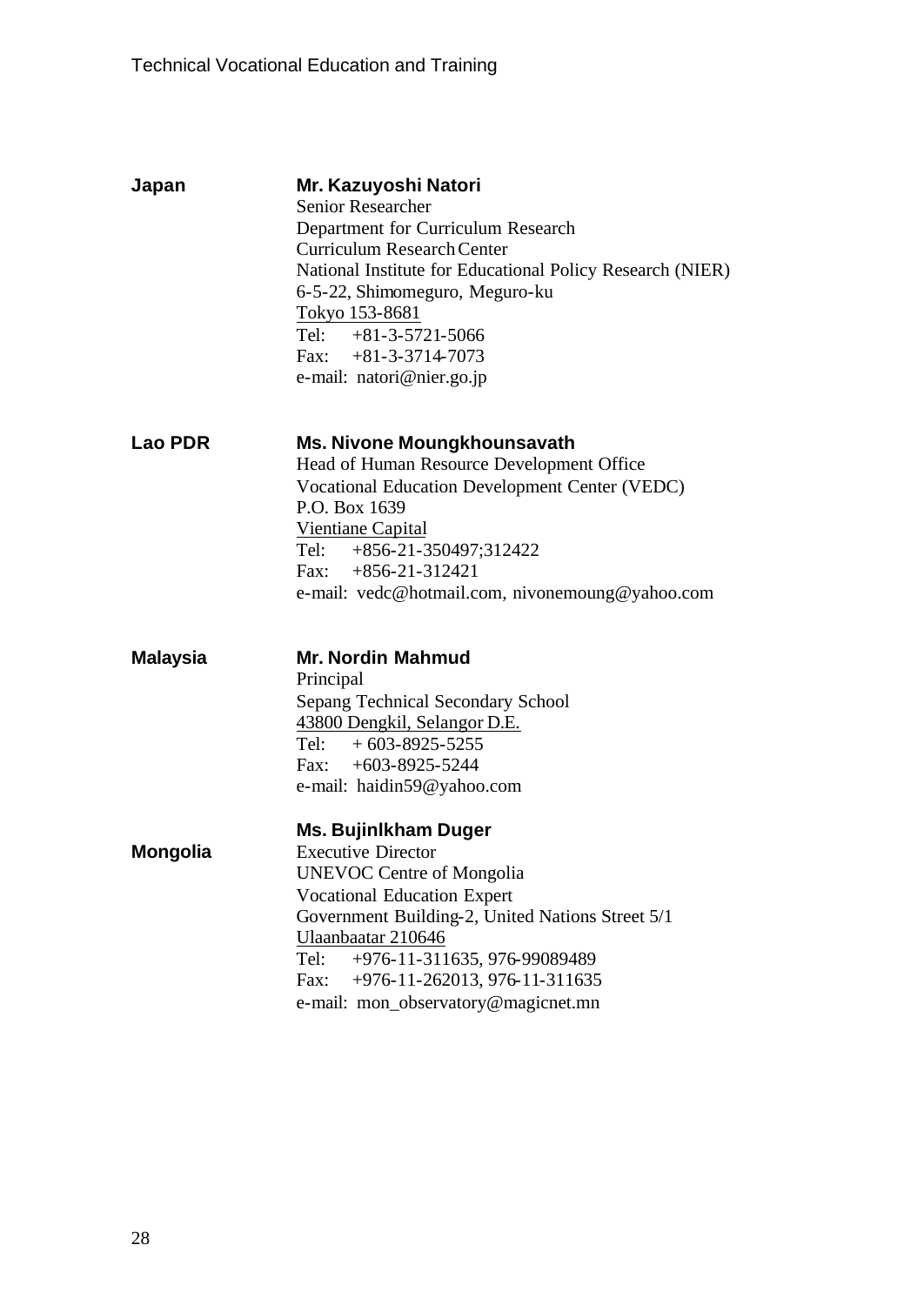| <b>Nepal</b> | Mr. Dhruba Dhungel                                      |
|--------------|---------------------------------------------------------|
|              | <b>Executive Director</b>                               |
|              | Training Institute for Technical Instruction, (TITI),   |
|              | Council for Technical Education and Vocational Training |
|              | (CTEVT)                                                 |
|              | Sanothimi, Bhaktapur Nepal                              |
|              | PO Box 5694                                             |
|              | Kathmandu                                               |
|              | Tel: $+977$ 1 6630187                                   |
|              | Fax: $+977$ 1 6630289                                   |
|              | e-mail: ed@titi.org.np                                  |

**Republic of Korea Mr. Chang-Kyun Chae** Research Fellow, Director General Center for Human Resource Development at Korea Research Institute for Vocational Education and Training (KRIVET) 15-1, Chongdam 2-dong, Kangnam-gu Seoul,135-949 Tel: +82-2-3485-5082 Fax:  $+82-2-3485-5069$ e-mail: Che@krivet.re.kr

**Sri Lanka Mr. Geethasena Hewa Katupothage** Additional Secretary Ministry of Vocational and Technical Training Nipunatha Piyasa, 354/2, Elvitigala Mawatha Colombo-05 Tel:  $+94-11-2596995$ Fax: +94-11-2596979 e-mail: adsdev@nipunatha.gov.lk

| <b>Thailand</b> | <b>Mr. Charoen Chaisomkoon</b>                     |
|-----------------|----------------------------------------------------|
|                 | Director                                           |
|                 | Udornthani Technical College                       |
|                 | 3 watananuwong rd. tambon mark-kheng, ampher muang |
|                 | Udornthani                                         |
|                 | Tel: $+6642221-538$ ext. 209                       |
|                 | Fax: $+6642246-038$                                |
|                 | e-mail: rung2514@hotmail.com                       |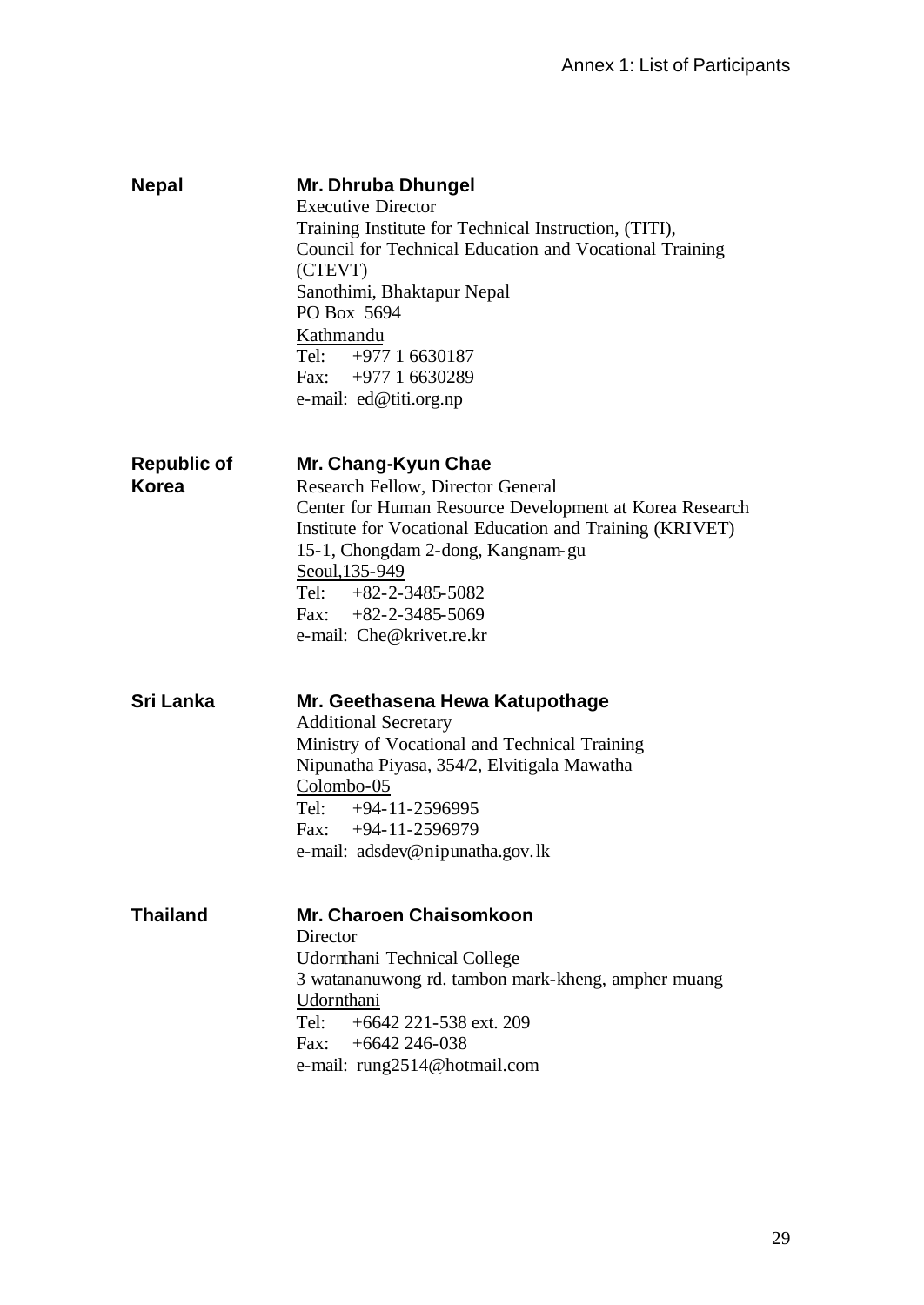#### **Viet Nam Mr. Hoang Ngoc Vinh**

Deputy-Director General Department of Technical and Vocational Education Ministry of Education and Training 49 Dai Co Viet Hanoi Tel: +84 4 8694919 Fax: +84 4 8694995 e-mail: hnvinh@moet.gov.vn, hnvinh@vnn.vn

#### **Resource Person Ms. Annette Gough**

**(Australia)**

**(Fiji)**

Head School of Education Royal Melbourne Institute of Technology Building 220, Level 4, Bundoora West Campus Plenty Road Bundoora Victoria 3083 Tel:  $+6139256580$ Fax: +61 3 99 25 75 86 e-mail: annette.gough@rmit.edu.au

#### **Resource Person Mr. Epeli Tokai**

Education Adviser The Pacific Regional Initiatives for the Delivery of Basic Education (PRIDE) Institute of Education The University of the South Pacific Private Bag, Laucala Campus Suva Tel: +679 323-2785 Fax:  $+679323-1532$ e-mail: tokai\_e@usp.ac.fj

| <b>UNESCO-</b> | <b>Mr. Rupert Maclean</b>           |  |  |
|----------------|-------------------------------------|--|--|
| <b>UNEVOC</b>  | Director                            |  |  |
|                | UNESCO-UNEVOC                       |  |  |
|                | UN-Campus, Hermann-Ehlers-Str. 10   |  |  |
|                | 53113 Bonn                          |  |  |
|                | Tel: $+49\,228\,8150-100$           |  |  |
|                | Fax: $+492288150-199$               |  |  |
|                | e-mail: r.maclean@unevoc.unesco.org |  |  |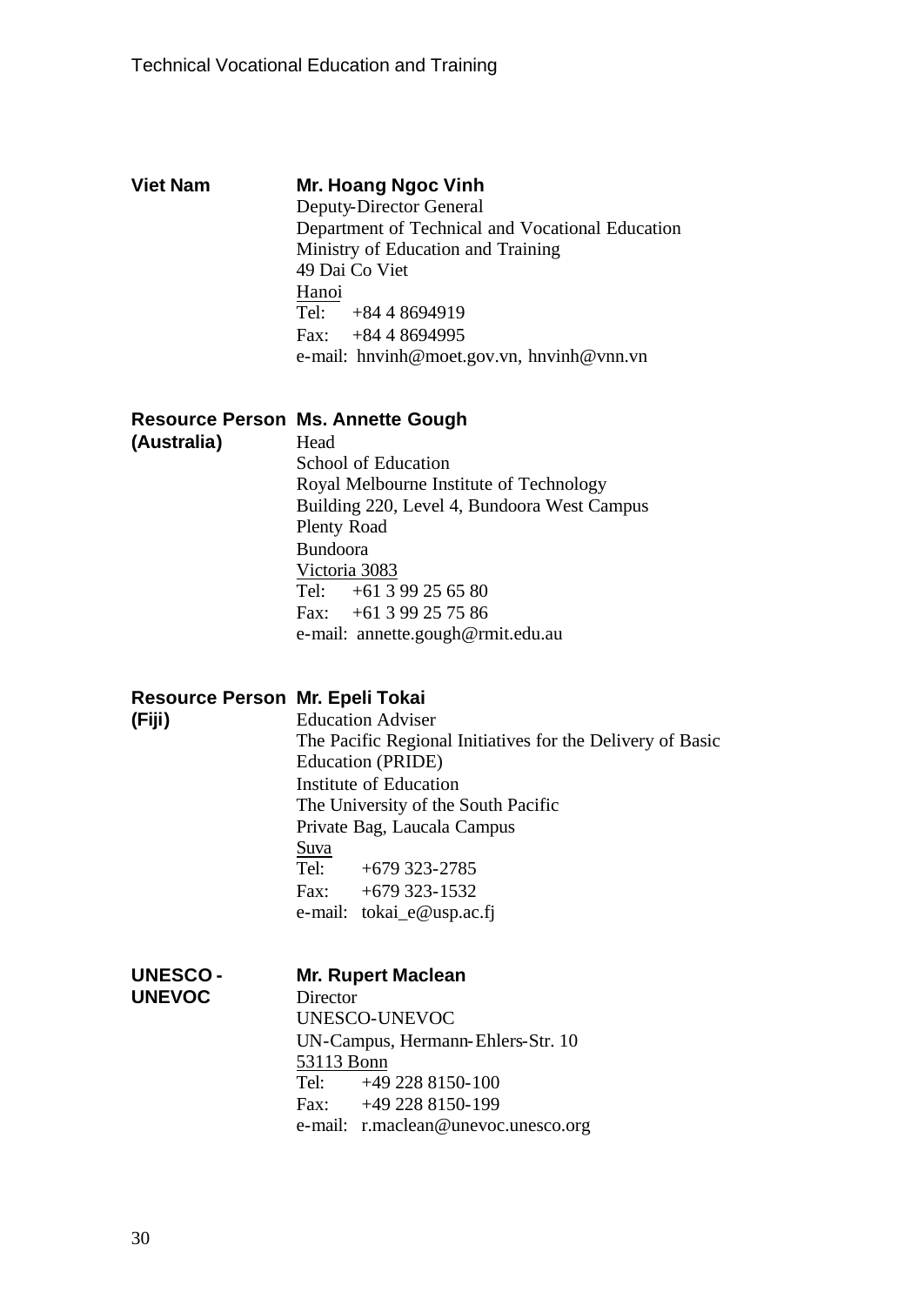#### **UNESCO - Ms. Astrid Hollander**

Programme Specialist UNESCO-UNEVOC UN-Campus, Hermann-Ehlers-Str. 10 53113 Bonn Tel: +49 228 8150-106 Fax: +49 228 8150-199 e-mail: a.hollander@unevoc.unesco.org

**UNESCO, Bangkok**

**UNEVOC**

#### **Ms. Lay-Cheng Tan**

Programme Officer UNESCO-Bangkok 920 Sukhumvit Road, Prakanong Bangkok 10110 Tel:  $+66 - 2 - 391 - 0577$  (ext. 211) Fax:  $+66 - 2 - 391 - 0866$ e-mail: lc.tan@unescobkk.org